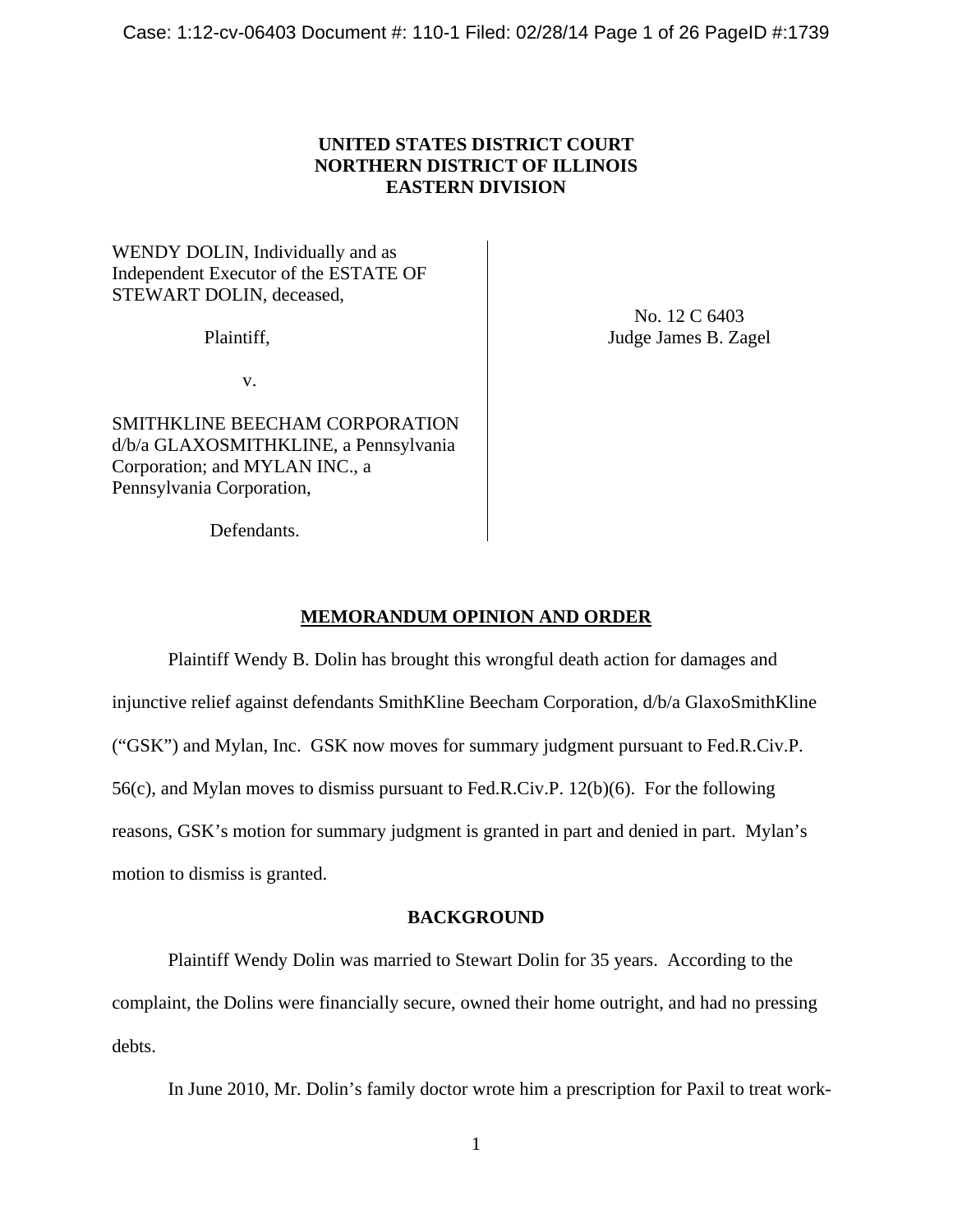### Case: 1:12-cv-06403 Document #: 110-1 Filed: 02/28/14 Page 2 of 26 PageID #:1740

related anxiety and depression. Paxil is the name-brand version of the drug paroxetine hydrochloride ("paroxetine") and is owned and manufactured by GSK. The drug was first approved for use in the United States in 1992 for treatment of depression in adults.

 Mr. Dolin's prescription, however, was ultimately filled with a generic version of paroxetine. Mylan obtained approval to market generic paroxetine in 2007. It is undisputed that the paroxetine Mr. Dolin ultimately ingested was manufactured by Mylan.

 On July 15, 2010, six days after beginning to take paroxetine, Mr. Dolin left his office shortly after having returned from lunch with a business associate. He walked to a nearby Chicago Transit Authority Blue Line station at Washington and Dearborn in downtown Chicago. As a northbound train approached the station, Mr. Dolin leaped in front of it to his death. Blood tests taken with Mr. Dolin's autopsy were positive for paroxetine.

 The complaint asserts that paroxetine and other similar serotonergic antidepressants called selective serotonin reuptake inhibitors ("SSRIs") can cause an adverse reaction called akathisia, a neurobiological phenomenon marked by profound inner restlessness and agitation. Patients experiencing such a reaction will often exhibit an inability to sit still, pacing and handwringing. The complaint asserts that akathisia has long been associated with suicidal behavior.

 According to the complaint, Mr. Dolin exhibited classic symptoms of akathisia immediately before his death. A nurse alleged to have been on the platform at the same time as Mr. Dolin noticed that Mr. Dolin was "very agitated, pacing back and forth and looking down the tracks."

 The paroxetine label in existence at the time of Mr. Dolin's death, however, did not warn of the drug's association with increased risk of suicidal behavior in adults. Indeed, the label stated that the suicidality risk did not extend beyond the age of 24. Plaintiff asserts that GSK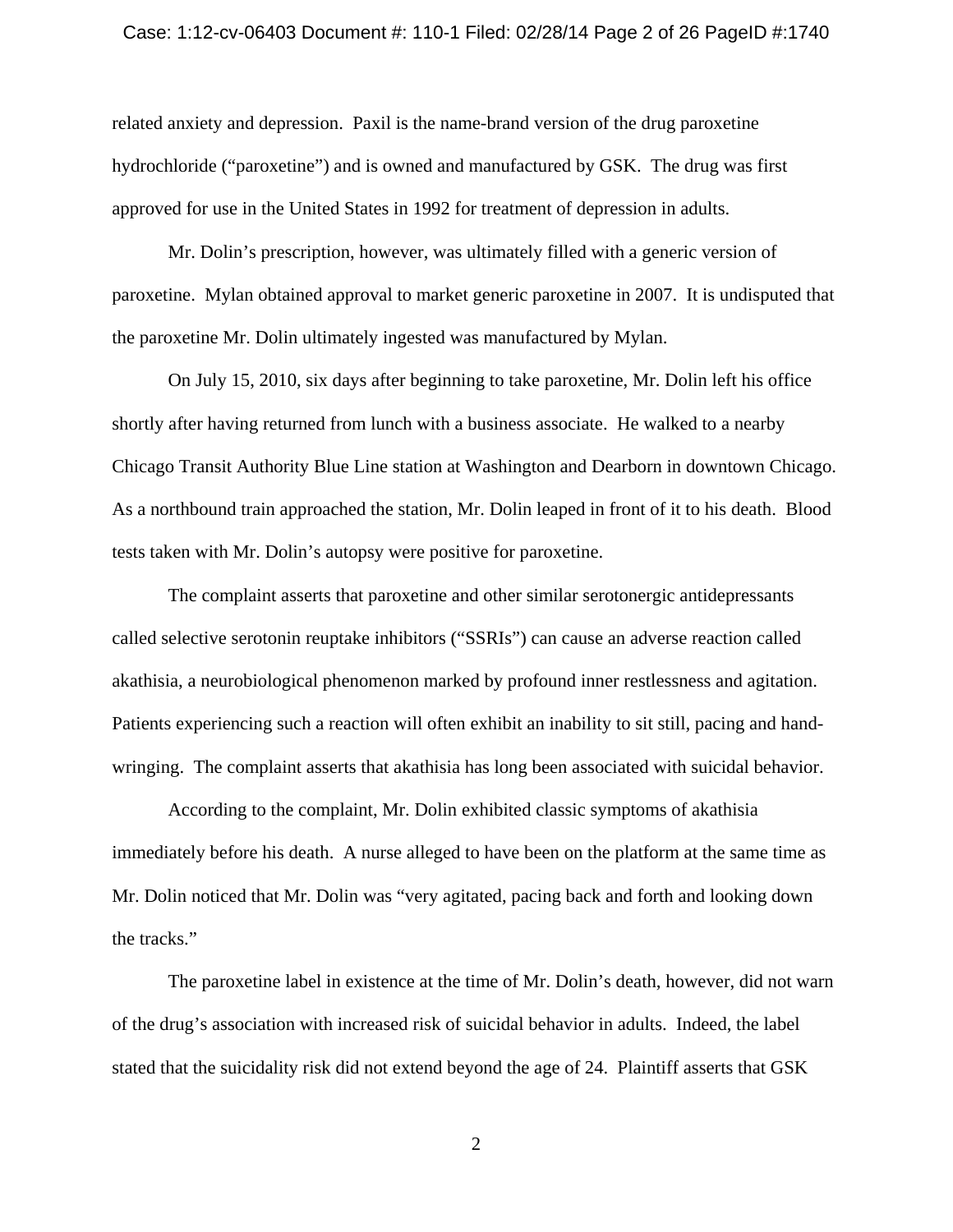### Case: 1:12-cv-06403 Document #: 110-1 Filed: 02/28/14 Page 3 of 26 PageID #:1741

nevertheless had knowledge that paroxetine use carried a 6.7 times greater risk of suicidal behavior in adults compared to a placebo. Plaintiff asserts that GSK has been aware of paroxetine's association with this increased risk for over 20 years. Plaintiff asserts that GSK concealed the risk, however, and promoted its version of paroxetine, Paxil, as safe and effective.

 Plaintiff also alleges that GSK was at least negligent in its manipulation of adverse event data such that the true risk associated with taking paroxetine was obscured. According to the complaint, in GSK's presentation of data on suicidal behavior in patients taking either paroxetine, a placebo, or a comparator drug, GSK included suicide attempts by placebo patients that had taken place before the clinical trial had actually begun. Including these attempts, Plaintiff asserts, yielded a misleading ratio of suicide attempts by paroxetine patients to suicide attempts by placebo patients. The implication is that the connection between paroxetine and suicide attempts was stronger than GSK made it appear.

 As to Mylan, Plaintiff asserts that it was aware, or should have been aware, of this undisclosed connection between paroxetine and suicidal behavior, and the misrepresentation of the data supporting it. Nonetheless, Mylan continued manufacturing and selling generic paroxetine without notifying the medical community of the risk associated with its product.

 Plaintiff has brought common law negligence and negligent misrepresentation claims as well as product liability claims under theories of both negligence and strict liability against both defendants. In its motion for summary judgment, GSK relies primarily on the argument that, because GSK did not manufacture the pill that Mr. Dolin actually ingested, it is entitled to judgment as a matter of law. Mylan, for its part, argues that Plaintiff's claims as to Mylan are preempted by federal law and must be dismissed.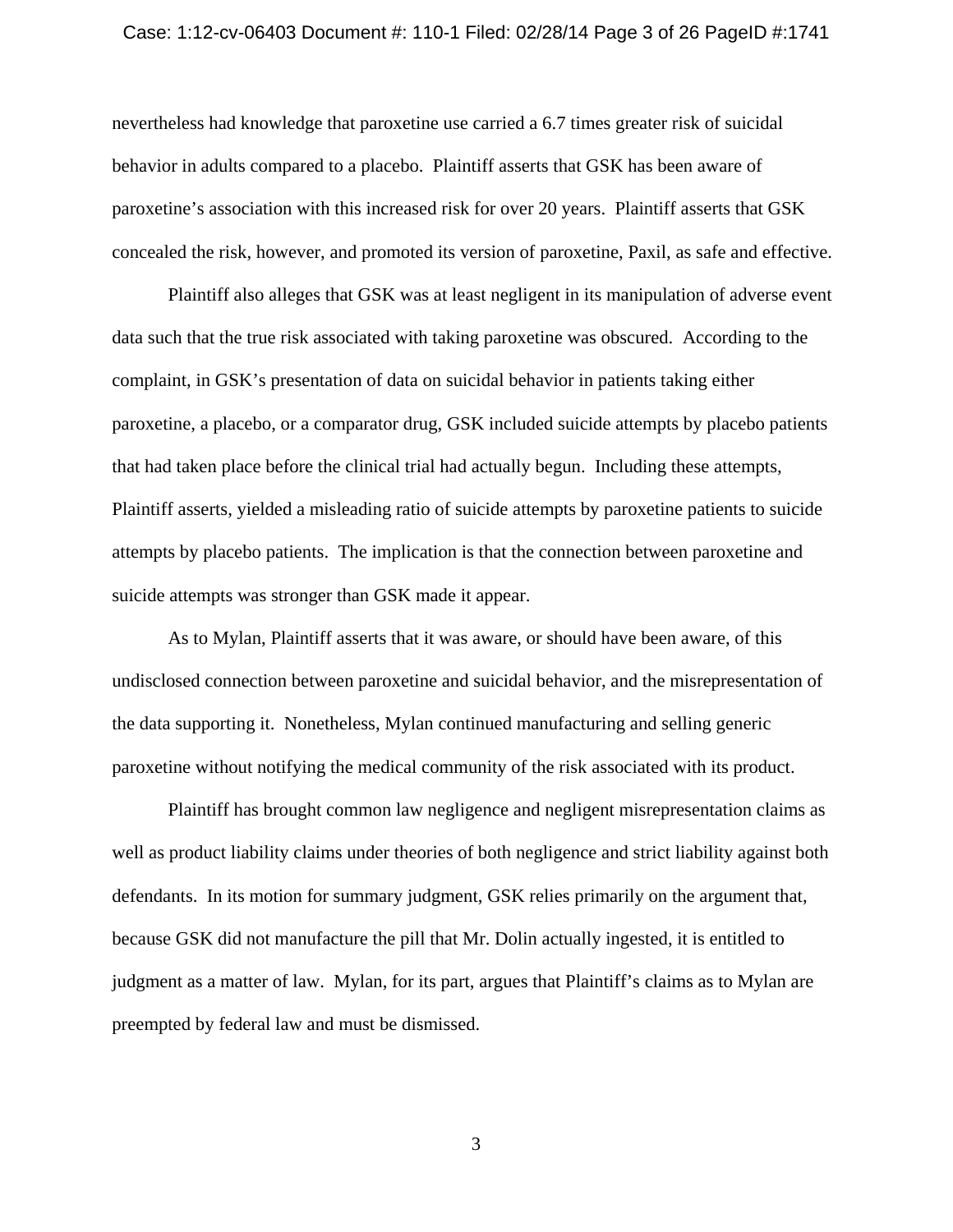# **DISCUSSION**

# **I. GSK's MOTION FOR SUMMARY JUDGMENT**

## **A. Summary Judgment Standard**

 Summary judgment should be granted when "the pleadings, depositions, answers to interrogatories, and admissions on file, together with the affidavits, if any, show that there is no genuine issue as to any material fact and that the moving party is entitled to a judgment as a matter of law." Fed.R.Civ.P. 56(c). A genuine issue of triable fact exists only if "the evidence is such that a reasonable jury could return a verdict for the nonmoving party." Pugh v. City of Attica, Ind., 259 F.3d 619, 625 (7th Cir.2001) (citing Anderson v. Liberty Lobby, Inc., 477 U.S. 242, 248, 106 S.Ct. 2505, 91 L.Ed.2d 202 (1986)).

### **B. The Hatch-Waxman Act**

 The tension between the unique federal regulatory scheme governing prescription drugs on the one hand, and Illinois state tort law on the other, is at the heart of the matter currently before the Court. Federal law requires approval from the U.S. Food and Drug Administration ("FDA") before bringing any new drug to market. Approval may be obtained only by filing a New-Drug Application ("NDA") with the FDA. The NDA process is both lengthy and expensive.

 In 1984, in an effort to make generic versions of name-brand drugs more widely, safely, and inexpensively available, Congress passed the Drug Price Competition and Patent Term Restoration Act, also commonly known as the Hatch-Waxman Act ("the Act"). The Act provides for an expedited, less costly approval process for generic versions of drugs whose name-brand predecessors have already obtained FDA approval. Once the name-brand manufacturer's patent expires, generic manufacturers are able to enter the market with the benefit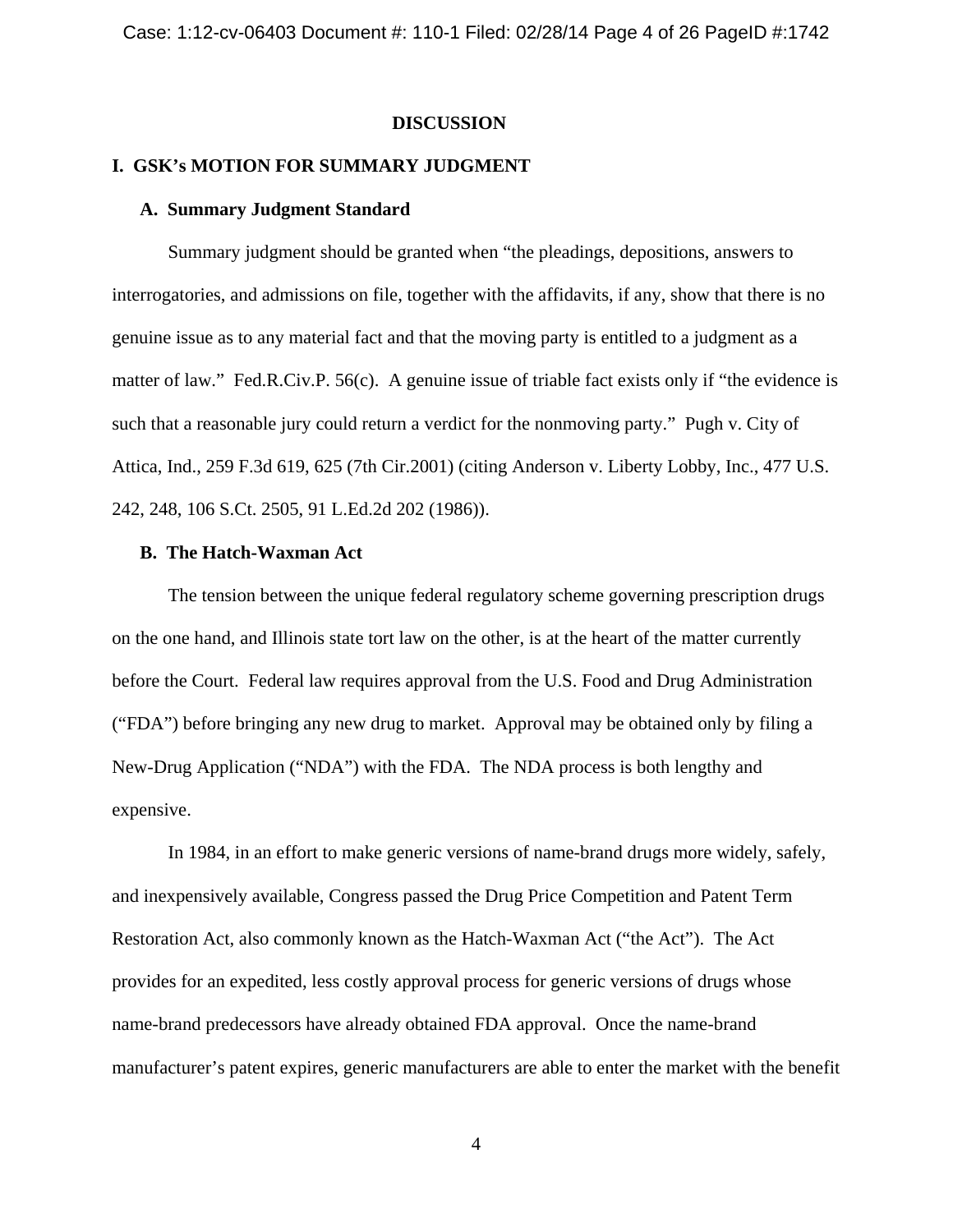of a far more streamlined approval process. This generic drug application process is referred to as the Abbreviated New Drug Application ("ANDA").

 One caveat of this approach, however, is that the generic drug's design and warning label must identically match that of the name-brand version of the drug in all material respects. As the Supreme Court recently summarized:

First, the proposed generic drug must be chemically equivalent to the approved brand-name drug: it must have the same "active ingredient" or "active ingredients," "route of administration," "dosage form," and "strength" as its brand-name counterpart. 21 U.S.C.  $\S$ § 355(j)(2)(A)(ii) and (iii). Second, a proposed generic must be "bioequivalent" to an approved brand-name drug. §  $355(j)(2)(A)(iv)$ . That is, it must have the same "rate and extent of absorption" as the brand-name drug.  $\S 355(i)(8)(B)$ . Third, the generic drug manufacturer must show that "the labeling proposed for the new drug is the same as the labeling approved for the [approved brand-name] drug."  $\S 355(j)(2)(A)(v)$ .

*Mutual Pharmaceutical Co., Inc. v. Bartlett*, 133 S.Ct. 2466, 2471 (2013).

 Once an NDA or ANDA has been approved, the manufacturer is prohibited from making any material changes to the drug's design. 21 C.F.R. § 314.70(b). Further, generic manufacturers (though, significantly, not name-brand manufacturers) are also prohibited from making unilateral changes to the drug's warning label. *See* § 314.150(b)(10).

 Notably, in an effort to ensure that these reduced barriers to competitors' entry into the marketplace did not stymie innovation, the Act also allows for the extension of the patent protection period to afford name-brand manufacturers a longer period of time to recoup their investment in successful drugs.

 The tension between this regulatory scheme and state tort law came to a head in *PLIVA, Inc. v. Mensing*, 131 S.Ct. 2567 (2011). The plaintiffs in *Mensing* were prescribed Reglan, the name-brand iteration of metoclopramide, a drug commonly used to treat digestive tract problems. *Id.* at 2572-73. The plaintiffs asserted that their long-term use of the drug caused them to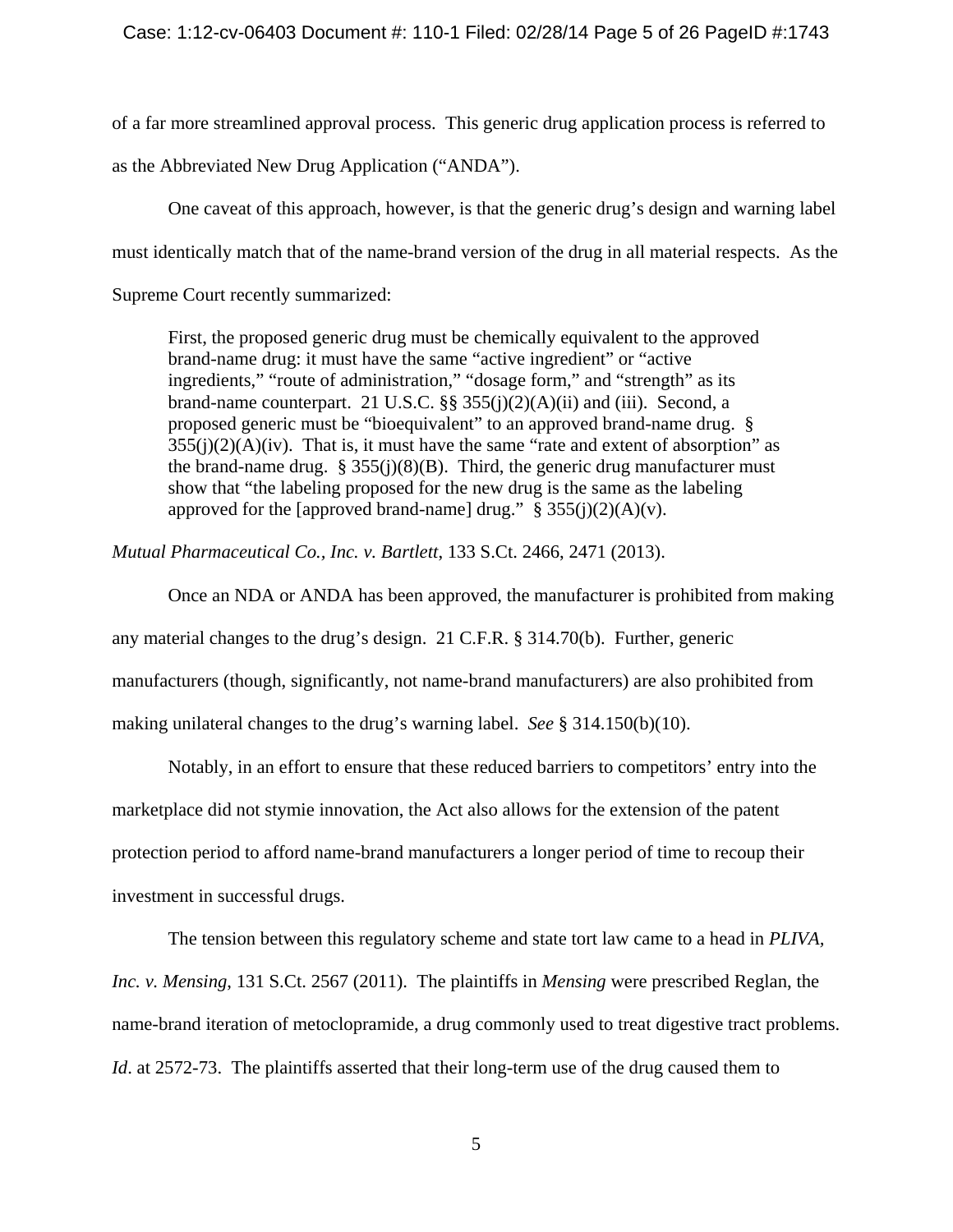# Case: 1:12-cv-06403 Document #: 110-1 Filed: 02/28/14 Page 6 of 26 PageID #:1744

develop tardive dyskinesia, a severe neurological disorder, and they alleged that the warning labels in connection with the drug inadequate. *Id*. at 2573.

 Although the plaintiffs were prescribed Reglan, their respective pharmacists filled the prescriptions with the generic equivalent, consistent with their respective states' drugsubstitution laws.<sup>1</sup> This would prove disastrous to their claim. The plaintiffs duly filed suit against the manufacturer of the pills they ingested, generic metoclopramide, claiming an inadequate warning label. The Supreme Court, however, found that the claim was preempted by federal law, specifically, the Hatch-Waxman Act. *Id*. at 2577-78.

 Hatch-Waxman prohibits a generic manufacturer from unilaterally making changes to its drug's warning label. The Court concluded that, with respect to any alleged defects in connection with a generic drug's warning label, a generic manufacturer's hands are simply tied. "If the Manufacturers had independently changed their labels to satisfy their state-law duty, they would have violated federal law." *Id*. at 2578. Federal law preempted the plaintiffs' claim.

 Two years earlier, the Court had found the same did not hold true for name-brand manufacturers. In *Wyeth, Inc. v. Levine*, 555 U.S. 555 (2009), the plaintiff claimed that a namebrand manufacturer was negligent in connection with a warning label, and the Court found that the discretion afforded name-brand manufacturers under the Act avoided any preemption problem. *See id*. at 581. Hatch-Waxman allowed name-brand manufacturers the latitude necessary to make changes to the label and satisfy their state tort law duties.

 Crucial to *Levine* is the fact that the plaintiff ingested the name-brand version of the drug. The name-brand manufacturer sued by the plaintiff actually manufactured the pill ingested by the plaintiff. As in *Levine*, the name-brand manufacturer of the drug is sued here, but Mr. Dolin indisputably ingested a generic version of the drug. What legal recourse a plaintiff has under

 $\overline{a}$ 

<sup>&</sup>lt;sup>1</sup> See 225 ILCS 85/25 for the analog in Illinois.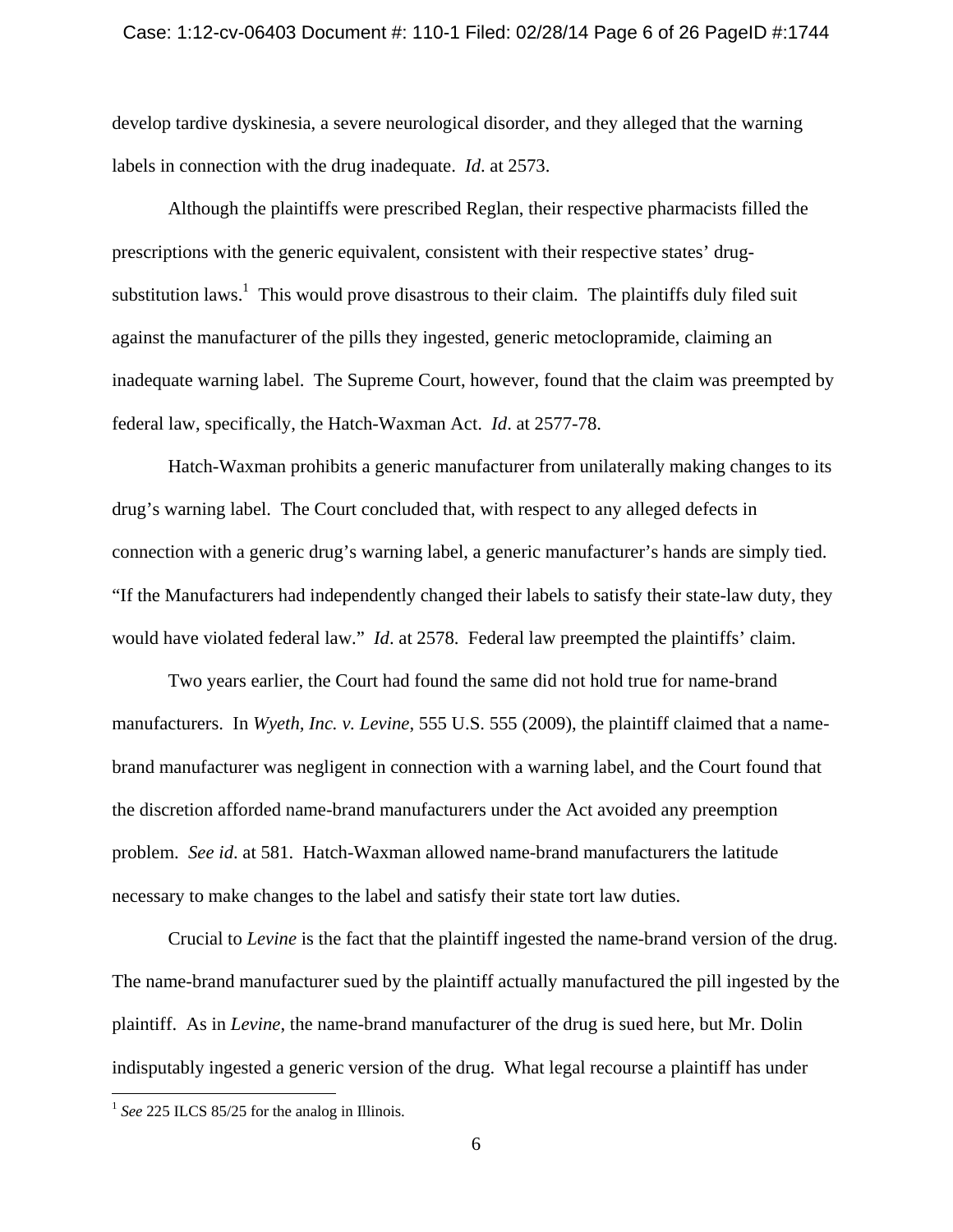such circumstances appears to be a question of first impression in Illinois and in the Seventh Circuit. $^{2}$ 

# **C. Plaintiff's Common Law Negligence Claims**

# **1.** *Common Law Negligence or Products Liability?*

 At the threshold, GSK argues that Plaintiff's common law negligence claims are de facto products liability claims, merely "disguised" as claims sounding in common law negligence. In GSK's view, bringing a products liability claim against GSK on these facts is a non-starter, because the "product" alleged to have caused the injury at issue was not manufactured by GSK. At least on the face of it, construing Plaintiff's common law negligence claims as product liability claims certainly would serve GSK's ends.

 Is the Court compelled to accept GSK's construction of this plaintiff's claims? Some states statutorily define what constitutes a products liability claim. For example, Arkansas state law defines a products liability action as "*all actions* brought for or on account of personal injury, death, or property damage caused by or resulting from the manufacture, construction, design, formula, preparation, assembly, testing, service, warning, instruction, marketing packaging, or labeling of any product." A.C.A. § 16-116-102 (emphasis added); *see also, e.g.*, O.R.S. § 30.900. Were actions brought by Illinois plaintiffs similarly constrained, GSK's argument might find more purchase here. *Cf. Phelps v. Wyeth, Inc.*, 857 F.Supp.2d 1114, 1121 (D.Or. 2012). Yet while states like Arkansas have decreed by statute that an action brought for injury caused by the design or warning of a product is necessarily a "product liability action,"

 $\overline{a}$ 

<sup>2</sup> Background reading for those unfamiliar with this legal problem includes: *Foster v. American Home Products Corp.*, 29 F.3d 165 (4th Cir. 1994); *Conte v. Wyeth, Inc.*, 168 Cal. App. 4th 89 (1st Dist. 2008); Victor E. Schwartz, Phil Goldberg, Cary Silverman, *Warning: Shifting Liability to Manufacturers of Brand-Name Medicines When the Harm was Allegedly Caused by Generic Drugs has Severe Side Effects*, 81 Fordham L. Rev. 1835 (2013); Allen Rostron, *Prescription for Fairness: A New Approach to Tort Liability of Brand-Name and Generic Drug Manufacturers*, 60 Duke L.J. 1123 (2011).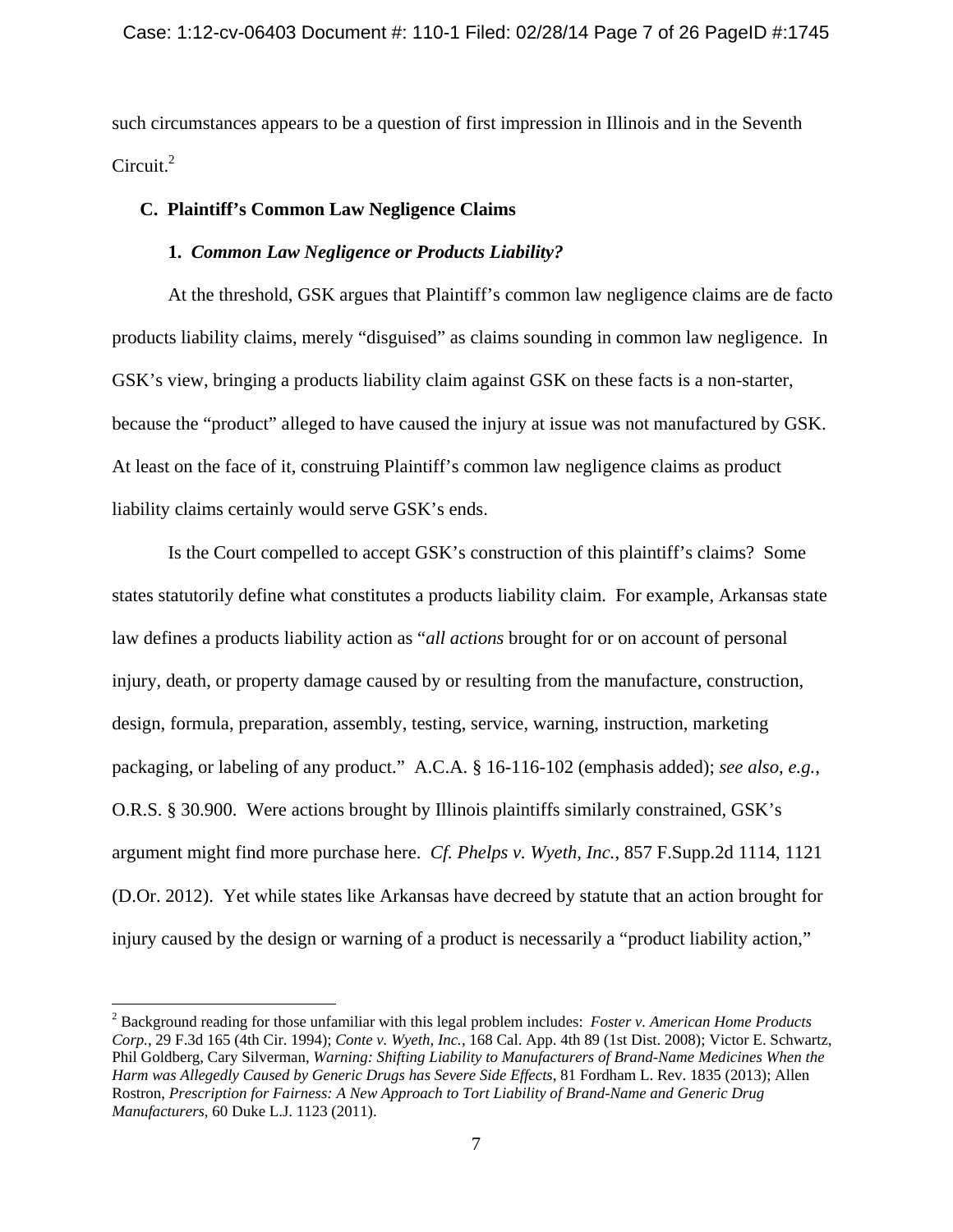Illinois has not. $3$ 

 Nothing in Illinois common law compels a court to construe Plaintiff's common law negligence claims as product liability claims either. The injury here did indeed occur in connection with a product. And GSK manufactures products. Yet Plaintiff has not brought suit against GSK for tortious conduct committed strictly as a manufacturer of products. And, though GSK implicitly urges to the contrary, I see no reason why all suits brought against GSK must be brought against GSK *qua* manufacturer.

 In addition to manufacturing one particular version of paroxetine (Paxil), GSK was responsible for paroxetine's design and warning label. And GSK vigorously contends that the design and warning label are not in themselves "products." GSK has not shown why Plaintiff should be precluded from claiming at common law that GSK, independent of its capacity as a manufacturer of one particular iteration of paroxetine, was negligent in connection with its responsibility for these "non-products," and that this negligence contributed to her injury.<sup>4</sup>

 Having concluded that there is nothing fundamentally improper about analyzing Plaintiff's common law negligence claims as such, the inquiry turns to whether Plaintiff's complaint is sufficient to withstand GSK's motion for summary judgment.

# **2.** *Negligence Analysis*

<u>.</u>

 To claim common law negligence, a plaintiff must allege facts establishing a duty of care owed by the defendant to the plaintiff, a breach of that duty, and an injury proximately caused by the breach. *Simpkins v. CSX Transportation, Inc.*, 965 N.E.2d 1092, 1096 (Ill. 2012). Whether a

 $3$  A 1995 amendment to the Illinois Code of Civil Procedure endeavored to establish a definition of product liability actions similar to that found in Arkansas and other states. The amended statute was subsequently held unconstitutional in its entirety, however, and no revised version has been enacted since. *See* 735 ILCS 5/2-201; *see also Best v. Taylor Machine Works*, 179 Ill.2d 367, 467 (Ill. 1997); *Whelchel v. Briggs & Stratton Corp.*, 850 F.Supp.2d 926, 932, n. 4 (N.D.Ill. 2012) (briefly describing the legislative history and noting that courts must analyze a defendant's argument under the version of the statute that existed prior to the ill-fated 1995 amendments). 4 *See also* section I.C.3.ii, *infra*.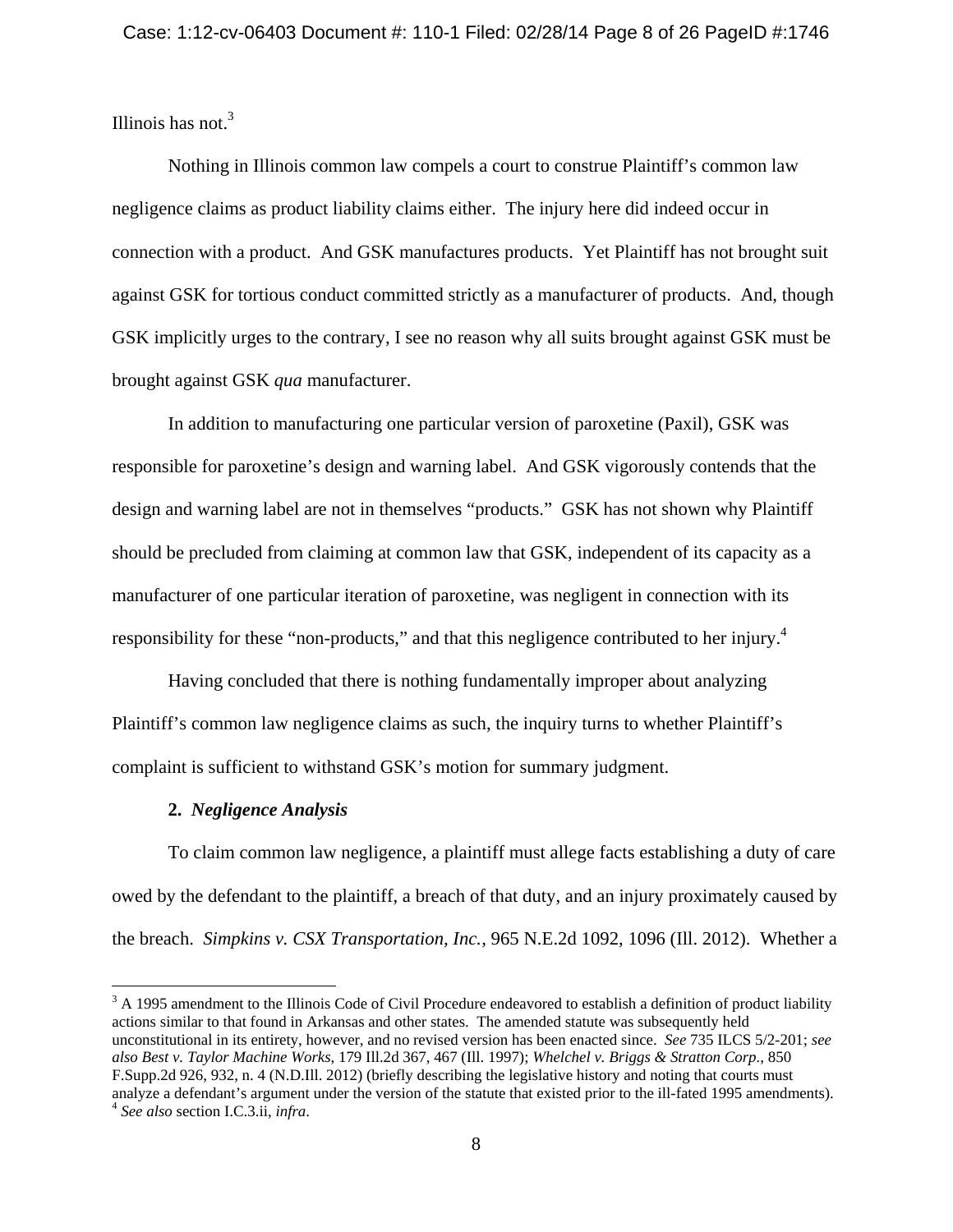duty exists is a question of law for the court to decide. *Id*.

 In Illinois, "the touchstone of [a] court's duty analysis is to ask whether a plaintiff and a defendant stood in such a relationship to one another that the law imposed upon the defendant an obligation of reasonable conduct for the benefit of the plaintiff." *Id*. at 1097. Significantly, however, whether a duty exists "does not depend upon contract, privity of interest, or the proximity of relationship, but extends to remote and unknown persons." *Id*. There need not be a direct relationship between the parties. *Id*. Rather, "[t]he 'relationship' referred to in this context acts as a shorthand description for the sum of four factors:

(1) the reasonable foreseeability of the injury;

- (2) the likelihood of the injury;
- (3) the magnitude of the burden of guarding against the injury; and
- (4) the consequences of placing that burden on the defendant."

*Id.*

 So on the one hand, a duty does not depend on the proximity of relationship and extends to remote and unknown persons. On the other hand, the Illinois Supreme Court has also made clear that there is no "duty to the world at large." *Id*. The sum of these four factors, referred to as the "relationship" between the parties, is the limiting principle that allows for the former but stops short of the latter. *See id*.

 Numerous courts outside of Illinois and the Seventh Circuit take a dim view of the notion that a name-brand defendant such as GSK might owe a duty of care to a consumer of the generic version of one of its drugs. *See Foster v. American Home Products Corp.*, 29 F.3d 165 (4th Cir. 1994); *see also Smith v. Wyeth, Inc.*, 657 F.3d 420, 424 (6th Cir. 2011); *Mensing v. Wyeth, Inc.*, 588 F.3d 603, 613-14 (8th Cir. 2009); *Strayhorn v. Wyeth Pharmaceuticals, Inc.*, 882 F.Supp.2d 1020, 1029-30 (W.D.Tenn. 2012); *Phelps*, 857 F.Supp.2d at 1121; *Metz v. Wyeth LLC*, 830 F.Supp.2d 1291, 1293 (M.D.Fla. 2011) (collecting cases); *but see Conte v. Wyeth, Inc.*, 168 Cal.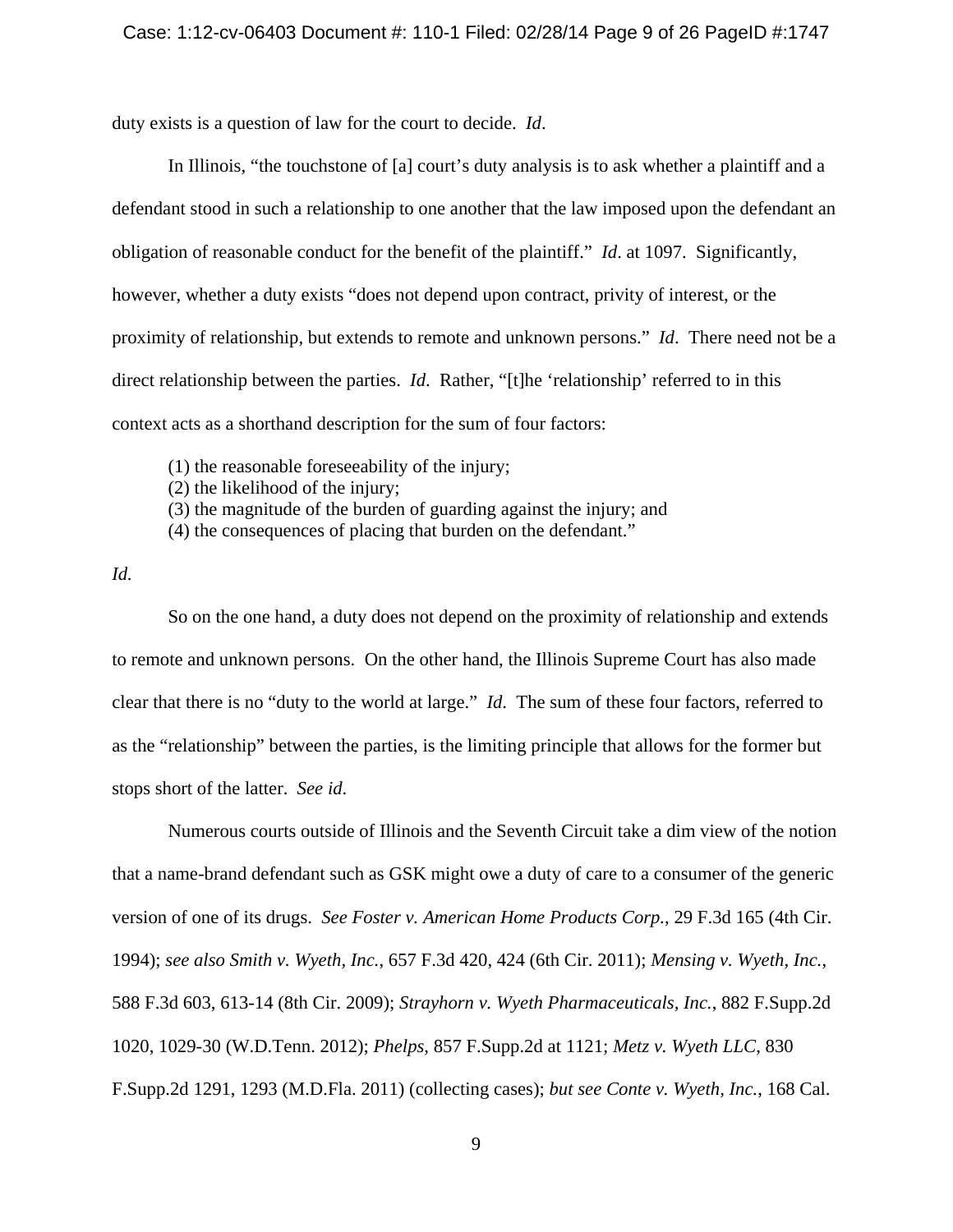App. 4th 89 (1st Dist. 2008). These judges may well be right, but I am not yet ready to join their opinions.

 Plaintiff has alleged that GSK was at least negligent in connection with paroxetine's design and warning label. Construing all facts in Plaintiff's favor for purposes of this motion, *see Srail v. Village of Lisle, Ill.*, 588 F.3d 940, 948 (7th Cir. 2009), the foreseeability of Plaintiff's injury as a result of such negligence should not be controversial. First, once GSK's patent protection for paroxetine expired, it was no surprise that another manufacturer would begin producing a generic version of the drug, and that consumers in the market for Paxil would begin purchasing it.<sup>5</sup> And it was well understood that any generic manufacturer would be required by law to use GSK's design and warning label, and that any defects later discovered could only be cured by GSK. Under such circumstances, it was entirely foreseeable that negligence on the part of GSK with respect to paroxetine's design and warning label could result in injury to a consumer ingesting a subsequent generic version of the drug.

 Continuing with the duty inquiry described above, and again construing all facts and drawing all reasonable inferences in Plaintiff's favor, GSK has not shown why the likelihood of injury was so remote as to undo GSK's duty of care. The principal distinction GSK insists upon – that Mr. Dolin did not ingest a product that GSK manufactured – does not lessen the likelihood that GSK's allegedly tortious conduct would lead to Plaintiff's injury. Under the regulatory scheme created by the Hatch-Waxman Act, whether a consumer ingests the name-brand or generic version of a given drug is immaterial as to the likelihood that negligence in the design or warning label of that drug will cause injury.

<sup>&</sup>lt;sup>5</sup> Every state has now enacted drug substitution laws, requiring pharmacists under most circumstances to substitute available generic drugs for name-brand drugs when filling prescriptions. Schwartz, Goldberg, Silverman, *Warning: Shifting Liability to Manufacturers of Brand-Name Medicines When the Harm was Allegedly Caused by Generic Drugs has Severe Side Effects*, 81 Fordham L. Rev. at 1847-48. On average, the generic version of a drug now seizes 80 percent of name-brand sales, up from 79 percent in 2010 and 63 percent in 2006. *Id*.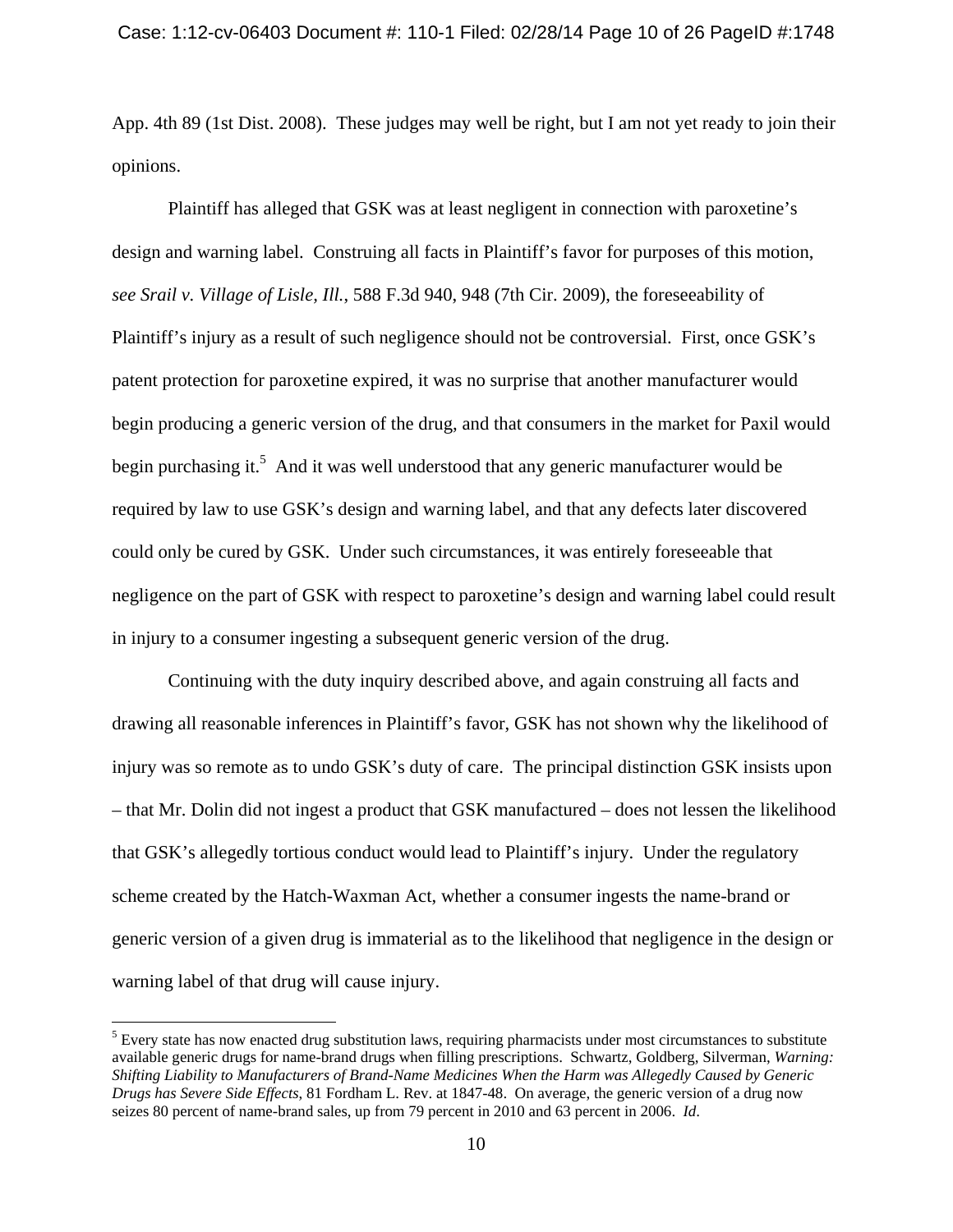#### Case: 1:12-cv-06403 Document #: 110-1 Filed: 02/28/14 Page 11 of 26 PageID #:1749

 The third and fourth considerations, the magnitude of the burden of guarding against the injury, and the consequences of placing that burden on the defendant, are closely related. Guarding against the injury alleged here, however, could be as simple as updating the warning label. There may well be something to be said for "over-warning," and the problem of inadvertently deterring consumers from talking medication that would genuinely help them. But there is nothing yet in the record here to suggest that this problem is so grave as to warrant finding that GSK owed no duty of care to Plaintiff. And GSK does not make the argument.

 That GSK did not manufacture the pill Mr. Dolin ingested is largely immaterial on this point. A problem with paroxetine's warning label and design will impact the name-brand version of the drug manufactured by GSK and any generic versions of the drug equally. The same "fix" will be required. GSK will not be tasked with the burden of crafting one new warning label for Paxil, and then other discrete warnings for various generic iterations of the drug – that all of the iterations of paroxetine are bio-equivalent and require the same warning is precisely the point. Further, GSK has been compensated for taking responsibility for paroxetine's design and warning label with an extended period of government-protected monopoly privileges in connection with the sale of its particular version of paroxetine, Paxil.

 In sum, consideration of these four factors on this record leads to a conclusion that these parties stood in a relationship to one another that, while clearly not "direct," was sufficient for the law to impose a duty of reasonable conduct upon GSK for the benefit of Plaintiff. *See Simpkins*, 965 N.E.2d at 1097. With respect to breach, the complaint contains specific allegations regarding GSK's use of scientifically questionable methods to assess and report the presence of adverse side effects in connection paroxetine. It also sets forth specific allegations regarding GSK's failure to update paroxetine's warning label in 2007, despite having knowledge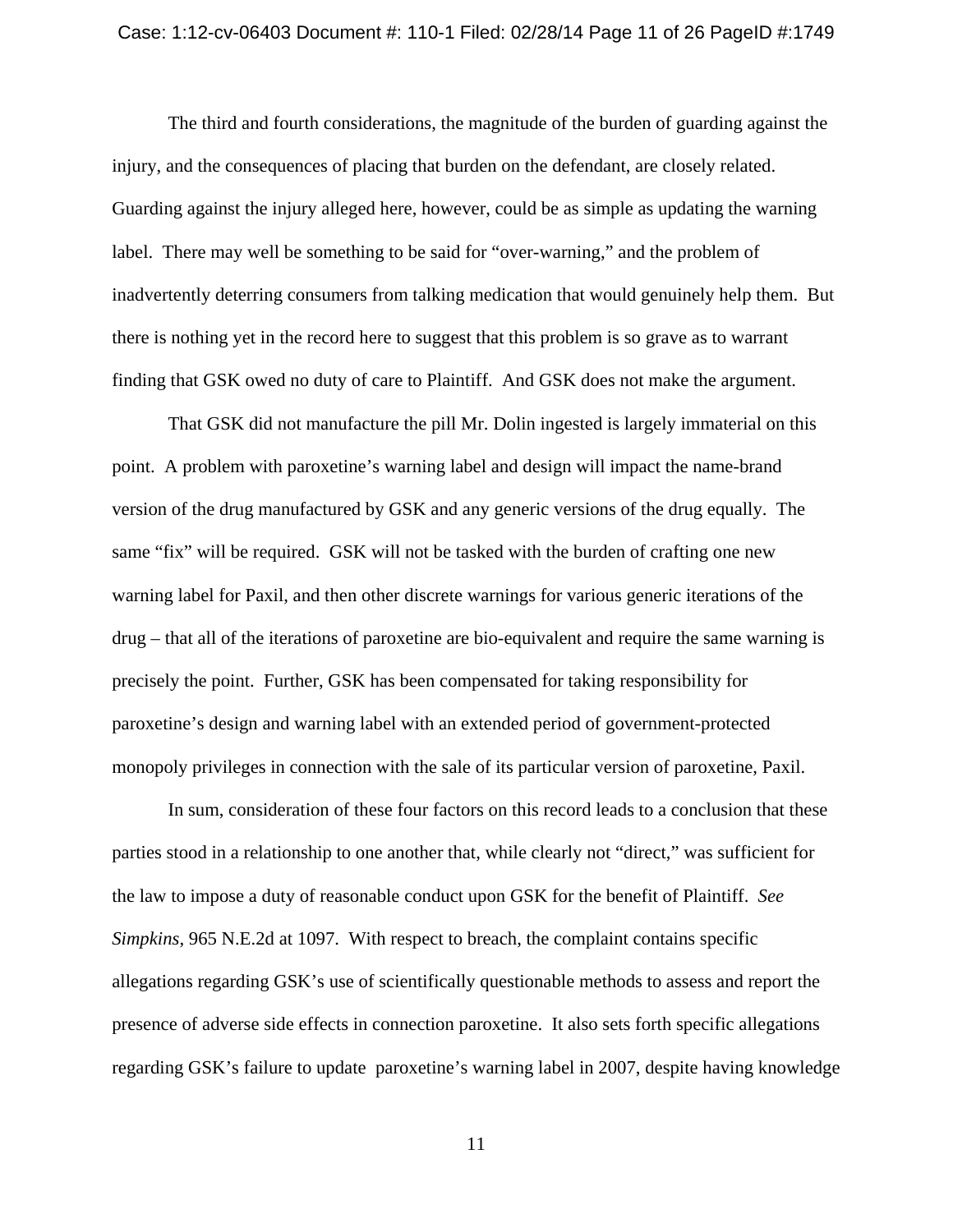of clinical studies apparently indicating that an update was called for. Plaintiff has raised a genuine issue of material fact as to whether GSK, through this and other allegedly negligent conduct, breached its duty, proximately causing Plaintiff's injury. 6

# **3.** *GSK's Counter-Argument: Mr. Dolin Did Not Ingest GSK's "Product"*

### **i. Did GSK Contribute to a Risk of Harm?**

 GSK argues that Plaintiff cannot even satisfy the threshold requirement that GSK must be shown to have created or contributed to a risk of harm to the plaintiff. *See id*. at 1098. "Because Mr. Dolin did not ingest GSK's product Paxil before his death," GSK asserts, "Paxil did not and could not cause his death." Def. Reply at 17. Yet while it is clear that GSK did not manufacture the version of paroxetine that Mr. Dolin ingested, GSK does more than simply manufacture its own version of the drug. And as noted above, GSK has offered no reason why it should be held liable only for those injuries caused by its negligence as a manufacturer.<sup>7</sup>

 As the patent holder, GSK was responsible for paroxetine's design and warning label. Under the Hatch-Waxman Act, only GSK was legally permitted to cure any warning label defects. GSK is alleged to have been negligent with respect to paroxetine's design and warning label, and, if true, such negligence would necessarily contribute to a risk of harm to the consumers of any iteration of paroxetine, whether the name-brand version that GSK happens to manufacture, or another's company's generic version of the drug.

# **ii. Must GSK's "Product" Actually Have Caused the Injury?**

1

GSK argues that, even if GSK did contribute to a risk of harm to the plaintiff, the

<sup>&</sup>lt;sup>6</sup> GSK does little to refute these assertions or otherwise contest Plaintiff's claim on the merits, electing instead to rest almost entirely on the argument that consumers of generic drugs simply cannot bring claims for injury against the drug's name-brand manufacturer. I anticipate that a second motion for summary judgment, this one actually addressing the merits of the claim, will be forthcoming.

 $^7$  As will be discussed in section I.D.2, *infra*, it is not clear that this reasoning applies with equal force in the strict liability context.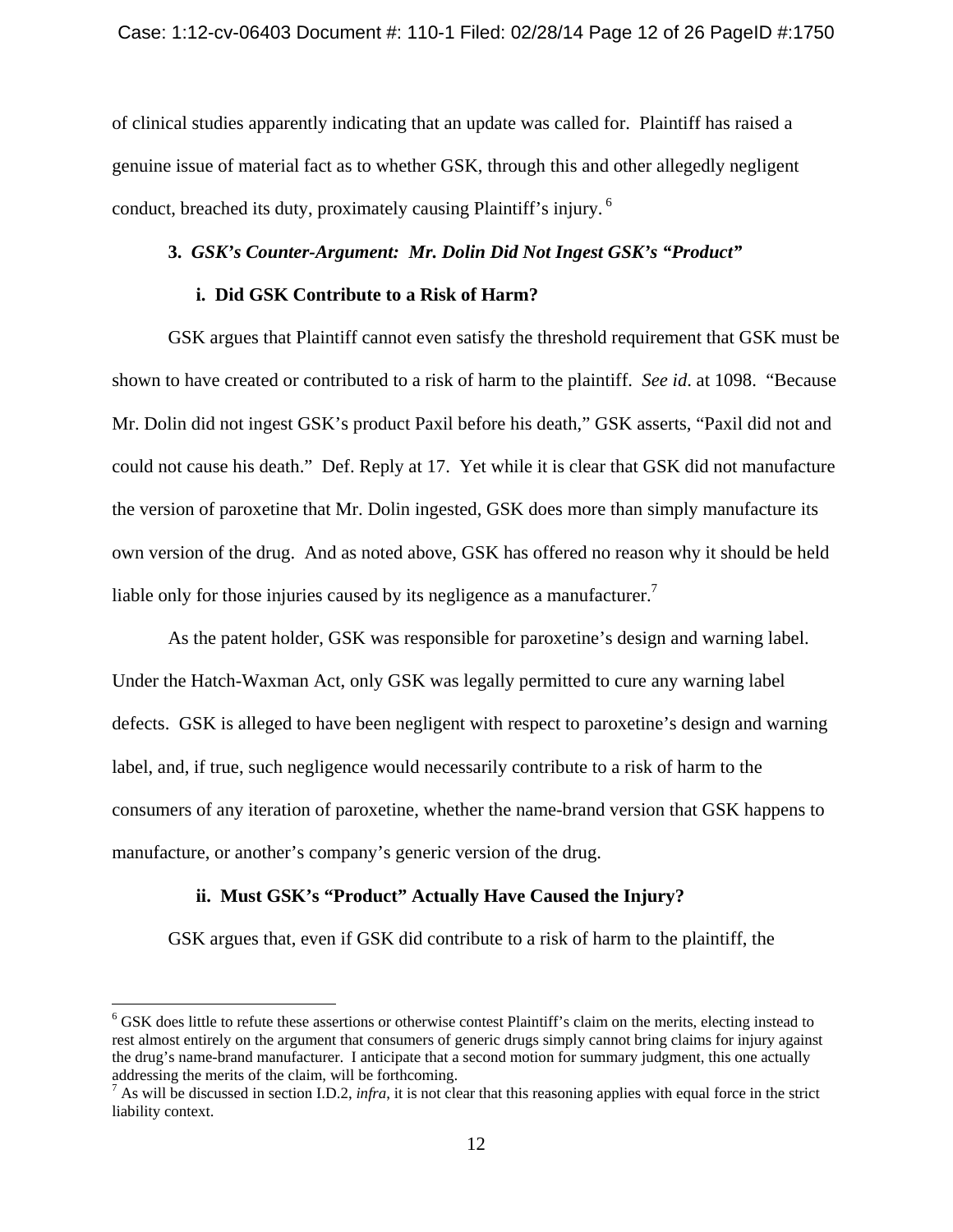#### Case: 1:12-cv-06403 Document #: 110-1 Filed: 02/28/14 Page 13 of 26 PageID #:1751

relationship between the parties is nevertheless too remote to impose a duty on GSK. "[I]n order to recover in a products liability action under Illinois law, regardless of the theory alleged, it is axiomatic that a plaintiff must show that the defendant's product *actually caused* the alleged injuries." Def. Brief in Support of MSJ, p. 13 (emphasis in original). "No duty is imposed upon a manufacturer that did not manufacture the product at issue." *Id*. at 18. And, "while a manufacturer owes a duty to plaintiffs who will use its drug…the duty is not so broad as to extend to anyone who uses the type of drug manufactured by a defendant." *Id*. (citing *Smith v. Eli Lilly & Co.*, 137 Ill.2d 222, 265 (Ill. 1990)).

 This argument has a certain surface appeal, but on the facts claimed here, it suffers from two flaws.

 First, as noted in section I.C.1, *supra*, I see no reason why all of Plaintiff's claims must be viewed and analyzed through the rubric of product liability law. GSK's position on this point is troubling in that it seeks to have things both ways. GSK vigorously contends that paroxetine's warning label and design are not products, and that GSK cannot, therefore, be held liable as their manufacturer. A reasonable argument can be made in support of that position. But it is something of an overreach when GSK *also* contends that alleging negligence on GSK's part in connection with the warning label and design must nevertheless be construed as a *product* liability claim – a product liability claim that Plaintiff cannot win because her husband did not ingest GSK's "product." *Cf. Chatman v. Pfizer, Inc.*, 2013 WL 1305506, \*9 (S.D.Miss. March 28, 2013).

 Another flaw in this argument is that it conflates two facially similar, but fundamentally distinct, tort liability problems. One is the problem actually at issue here. It arises when an injury occurs in connection with a given product, and a plaintiff asserts that tortious conduct by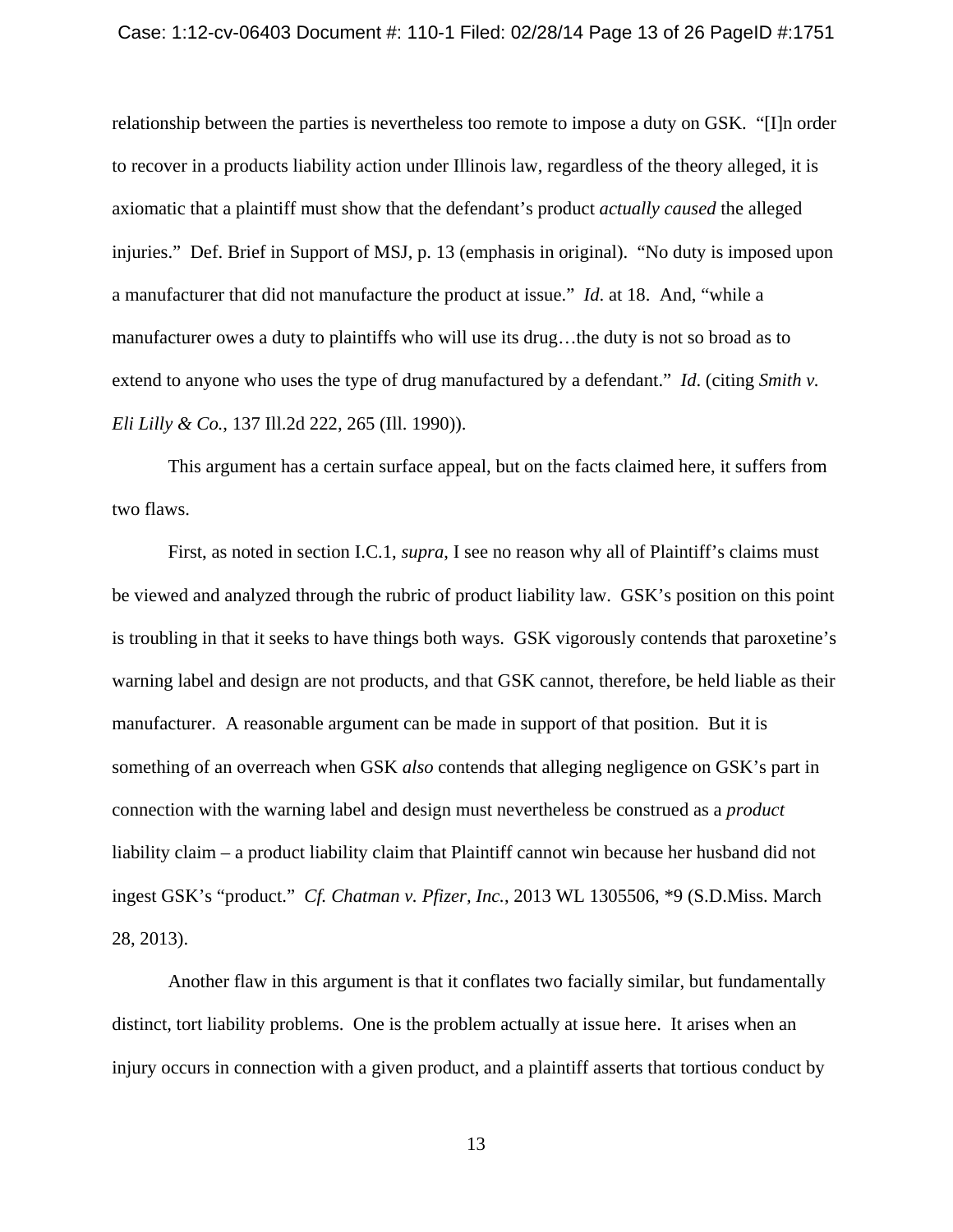someone other than the product's manufacturer caused or contributed to the injury.<sup>8</sup>

 The other is the distinct problem of indeterminate tortfeasors. This arises when a plaintiff is injured by a product, but is unsure as to which manufacturer among the numerous manufacturers of similar products was responsible for the particular product with which the plaintiff came into contact.

 Illinois Courts have taken a dim view of claims burdened by this latter difficulty. As GSK notes, a manufacturer cannot be held liable "without proof that the particular [manufacturer's] specific product caused the injury for which recovery is sought." *Lewis v. Lead Indus. Ass'n, Inc.*, Ill. App. 3d 95, 102-03 (1st Dist. 2003). And, "[t]he fact that over 300 companies sold a similar product for similar purposes cannot fairly be held to have created a sufficient nexus such that each company can be responsible for the injuries caused by others' products." *Smith*, 137 Ill.2d at 260.

 Where a plaintiff is injured by a product, but is unable to identify the manufacturer responsible for the product, Illinois will not permit a claim brought against another manufacturer of a similar product. A manufacturer's duty is not "so broad as to extend to anyone who uses or might be injured by a like-kind product supplied by another." *Lewis*, Ill. App. 3d at 103. This is true, even where it can be shown that all of the manufacturers were similarly negligent. *See* 

<sup>8</sup> *See* Madden & Owen on Products Liability, § 19:4 (collecting cases); Melissa Evans Bush, Products Liability and IP Licensors, 22 Wm Mitchell L Rev. 299, 311-14 (2000) (collecting cases). A review of cases of this type reveals that most involve a non-manufacturing defendant that is hired to perform some service in connection with the product, often developing its design. At least one Illinois Appellate Court has held that such defendants may be found liable for negligence, but that they may not be held strictly liable. *Mechanical Rubber & Supply Co. v. Caterpillar Tracker Co.*, 80 Ill. App.3d 262, 264 (3d. Dist. 1980); *see also* section I.D.2, *infra*.

The prescription drug scenario may be unique in this context, insofar as the name-brand company provides its design and warning label to the generic company, not voluntarily, but at the direction of the Hatch-Waxman Act. On the other hand, the Act does compensate the name-brand company for this "service" in the form of an extended period of government-protected monopoly control over the sale of the product. Further, that the name-brand company will be expected to provide this information is readily foreseeable, and the identity of the particular company that will make use of the information is readily ascertainable. Further still, the name-brand company maintains control over the design and warning label in accordance with the Act.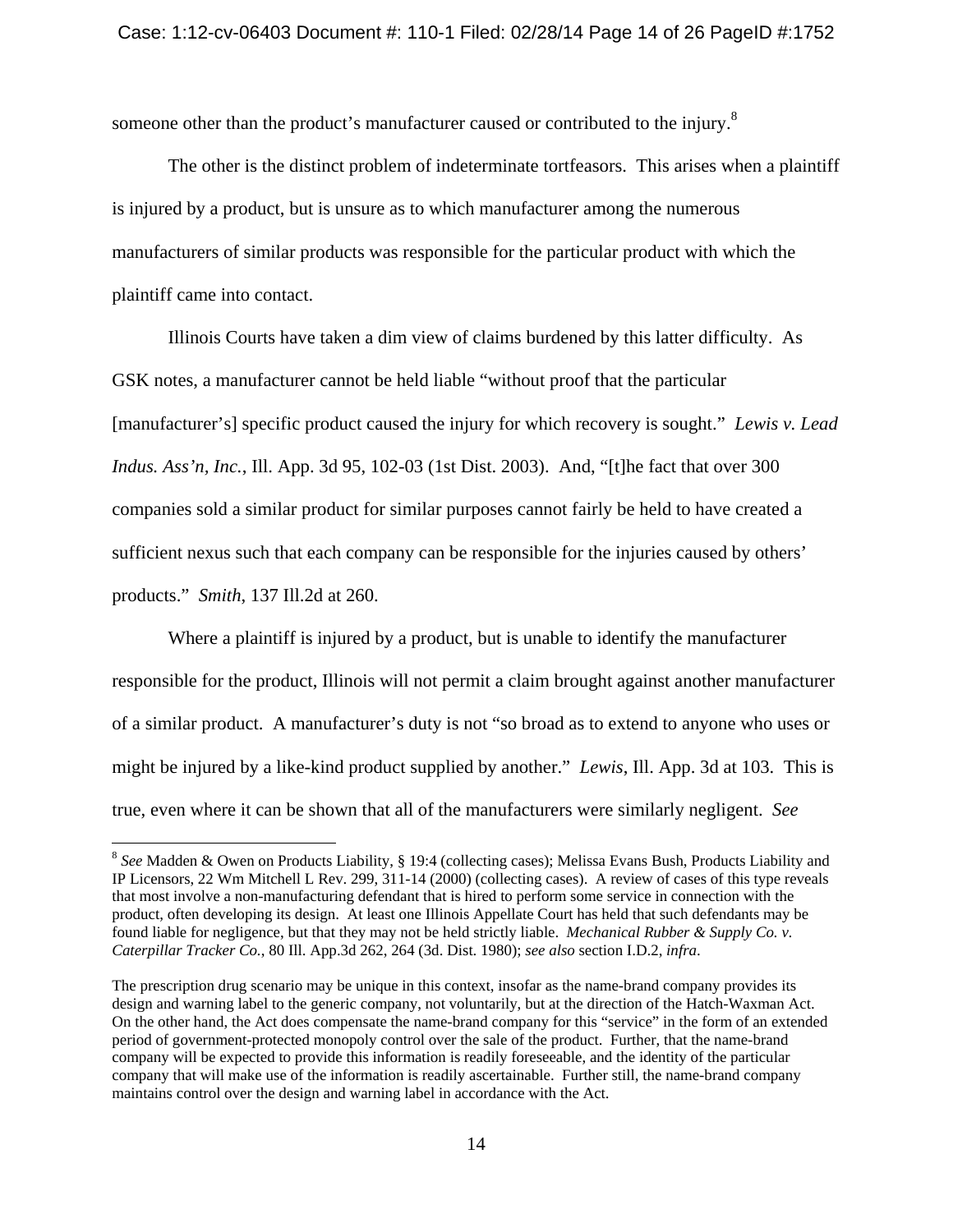*Smith*, 137 Ill.2d at 266. Causation cannot be ignored. Each of the manufacturers may have been similarly negligent, but only one actually caused the plaintiff's injury, and the plaintiff must be able to identify *that* manufacturer in order to proceed with his or her claim. *See id*.

 It is unclear, however, what work this line of reasoning does toward resolving the question actually before the Court.

 Plaintiff here *can* identify the entity she alleges to have actually caused her injury. If Plaintiff were suing GSK for negligence in manufacturing its version of paroxetine when in fact it was the negligence of some other unknown paroxetine manufacturer that actually caused Plaintiff's injury, much of the product identification case law to which GSK cites may well have been controlling. But that is not the limited claim here. GSK is being sued for its alleged negligence in connection with paroxetine's design and warning label. GSK ultimately employed that design and label in Paxil, the version of paroxetine that GSK manufactures, but GSK has not shown why that is material in this context. The negligence here is extrinsic to the Paxil manufacturing process, and, if true, it could proximately cause injury to consumers of all versions of paroxetine, including the generic version that Mr. Dolin ingested.

 Taken out of context, language in product identification cases like *Smith* and *Lewis* may well appear to support GSK's argument. In truth, the principles for which that line of cases stands are inapposite here.

### **iii.** *Foster v. American Home Products Corp.*

 It is difficult to criticize GSK for offering the "this was not our product" argument. It was presented stridently by the defendant name-brand manufacturer in the leading case dealing with this question, and, there, the Court accepted it. *See Foster*, 29 F.3d at 168; *Foster*, Brief for Appellee at 9-16. Numerous courts have subsequently cited *Foster* with approval. *See Smith*,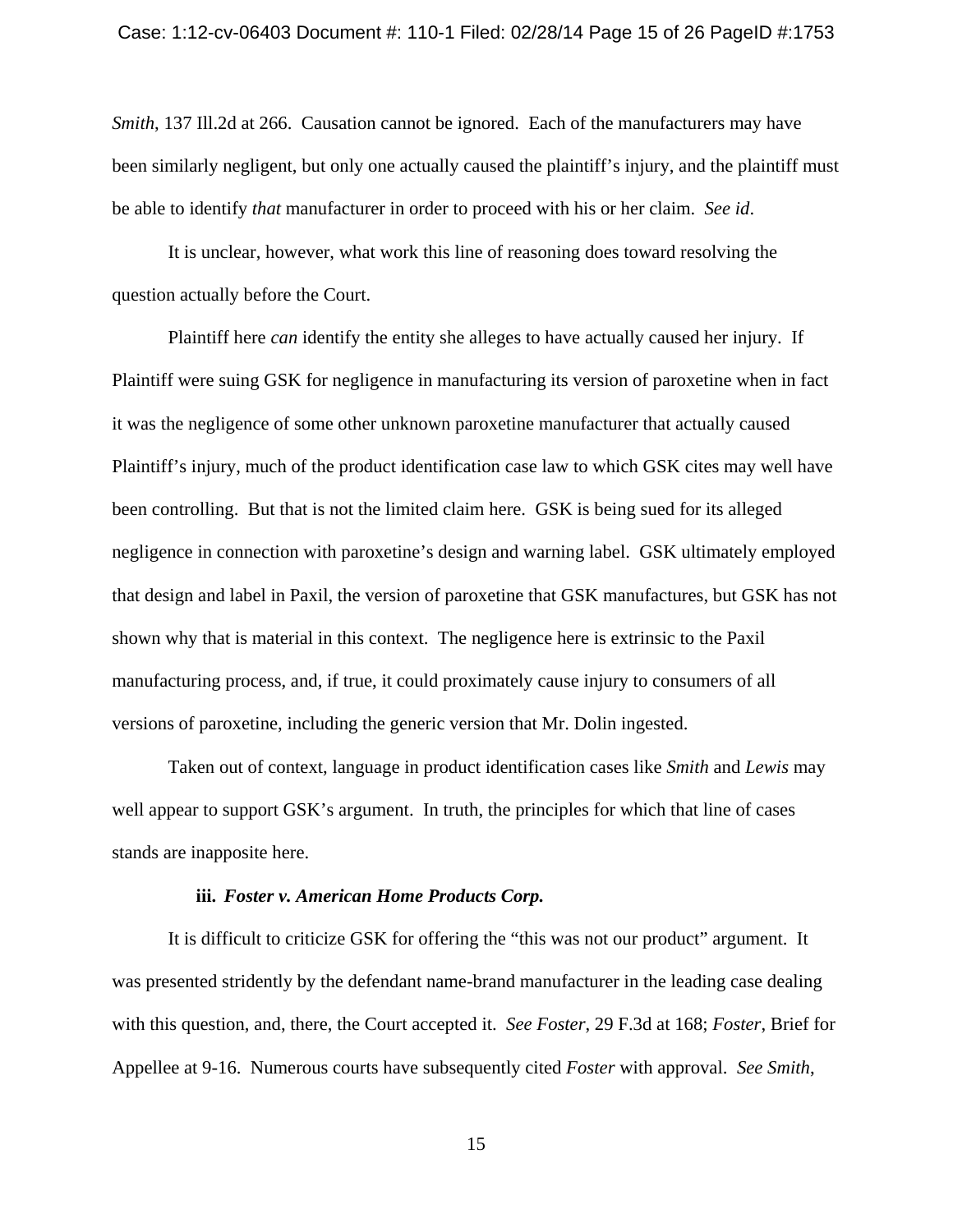657 F.3d at 424; *Mensing*, 588 F.3d at 613-14; *Strayhorn*, 882 F.Supp.2d at 1029-30; *Phelps*, 857 F.Supp.2d at 1121; *Metz*, 830 F.Supp.2d at 1293 (collecting cases). Yet neither *Foster*, nor any of the courts relying on *Foster*, addressed the issue discussed above – whether a plaintiff injured by a product may assert that tortious conduct on the part of someone other than the product's manufacturer and extrinsic to the manufacturing process contributed to the injury.

 As in this case, the *Foster* Court was asked whether a name-brand defendant stood in such a relationship with a consumer of a generic version of one of its products so as to owe that consumer a duty of care. *See Foster*, 29 F.3d at 171. The *Foster* Court held that there was "no such relationship" because the plaintiff was "injured by a product that [the defendant] did not manufacture." *Id*.

 The *Foster* Court, as GSK urges here, analyzed the complaint as though it presented an indeterminate tortfeasor problem. *Compare Foster*, 29 F.3d at 168 (and cases cited) *with* GSK Reply, p. 12. Where a plaintiff is unsure as to the identity of the manufacturer that actually produced the injury-causing product, that plaintiff cannot simply bring suit against any manufacturer that produces similar products. *See Foster*, 29 F.3d at 168; *Lewis*, Ill. App. 3d at 102-03. A manufacturer is not liable for injuries caused by the products of other manufacturers. *See Foster*, 29 F.3d at 168; *Foster*, Brief for Appellee at 13.

 Yet to suggest that the question actually raised here is simply whether GSK may be held liable for injuries caused by a product that Mylan manufactured is incomplete and misleading. The question is whether GSK, though not the pill's manufacturer, may nevertheless be held liable for tortious conduct that was extrinsic to the manufacturing process and that contributed to Plaintiff's injury. Plaintiff has not failed to identify the "true" manufacturer of the product in question. The claim is not brought against GSK in lieu of the company that actually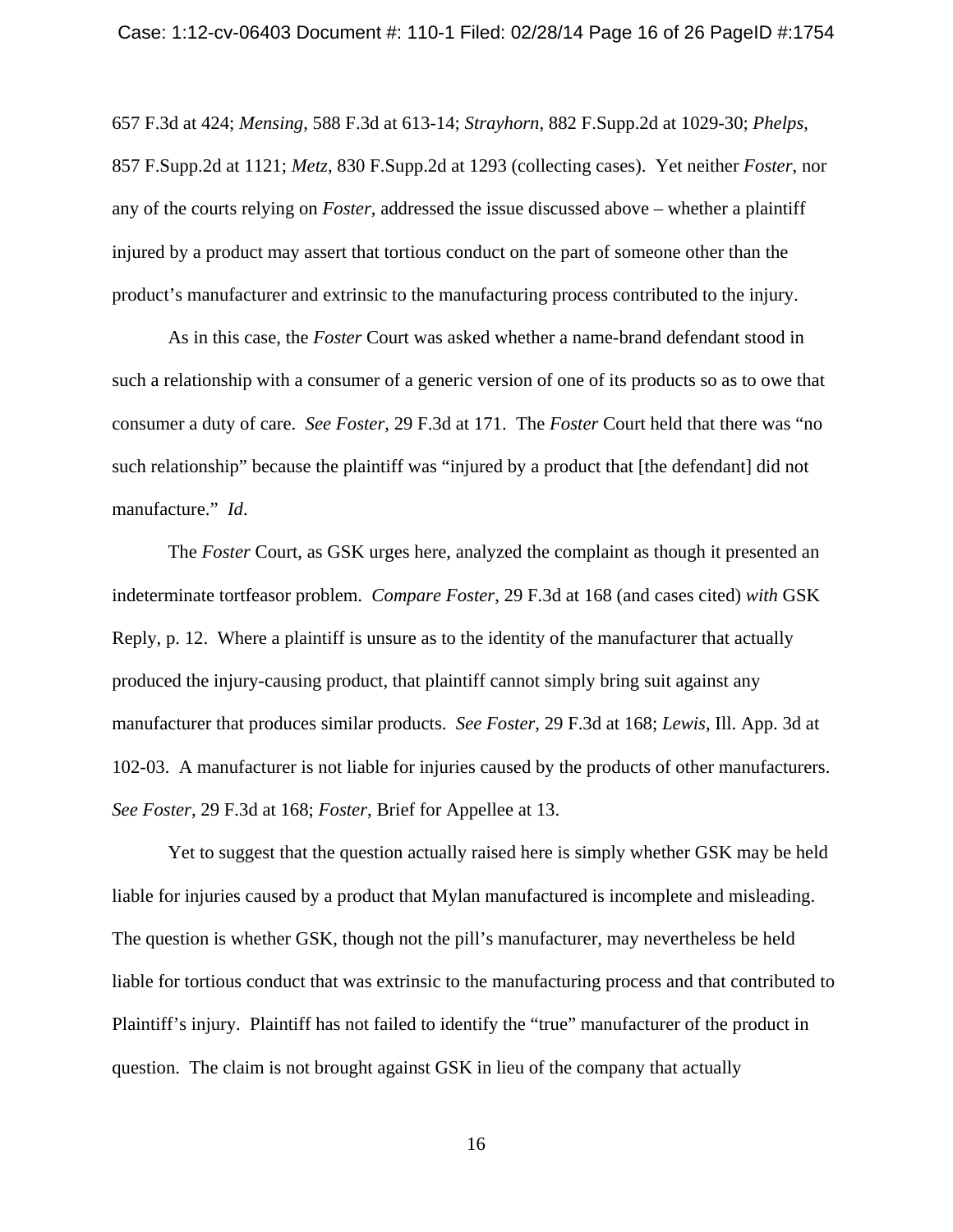manufactured the pill Mr. Dolin ingested. The claim is brought against GSK because GSK – not Mylan – was actually responsible for the pill's design and warning label. *Smith*, *Lewis*, and the other cases relied upon by GSK and *Foster* undermine only the former type of claim. In my view, they are inapposite to the claim before the Court, and *Foster* is not persuasive here.

# **4.** *Negligent Misrepresentation*

 The foregoing duty analysis and conclusion apply with equal force to Plaintiff's negligent misrepresentation claim. To state a claim for negligent misrepresentation, a plaintiff must show: (1) a false statement of material fact; (2) negligence on the part of the defendant in ascertaining the truth; (3) intention to induce the other party to act; (4) action by the other party in reliance on the truth of the statements; and (5) damage to the other party resulting from such reliance. *See Board of Educ. of City of Chicago v. A,C and S, Inc.*, 131 Ill.2d 428, 452 (Ill. 1989).

 I find that Plaintiff's case with respect to these elements is sufficient to survive GSK's motion for judgment.

 GSK asserts that Plaintiff cannot show that GSK intended to induce Mr. Dolin to act. It "belies common sense," GSK contends, to argue that GSK intended to induce Mr. Dolin to purchase one of GSK's competitor's products. This argument simply manipulates what is little more than a level of abstraction problem. Given GSK's version of paroxetine and a competitor's version of paroxetine, there is no doubt that GSK would want consumers to purchase GSK's version, Paxil. And, indeed, Mr. Dolin's physician prescribed Paxil for him.

 Taking a slightly broader view, however, it is certain that GSK intended for consumers to trust that paroxetine was a safe and effective drug. For consumers to believe otherwise would be adverse to GSK's interests. Consistent with Illinois generic drug substitution law, Mr. Dolin's prescription was ultimately filled with the generic equivalent to Paxil. But GSK's interests with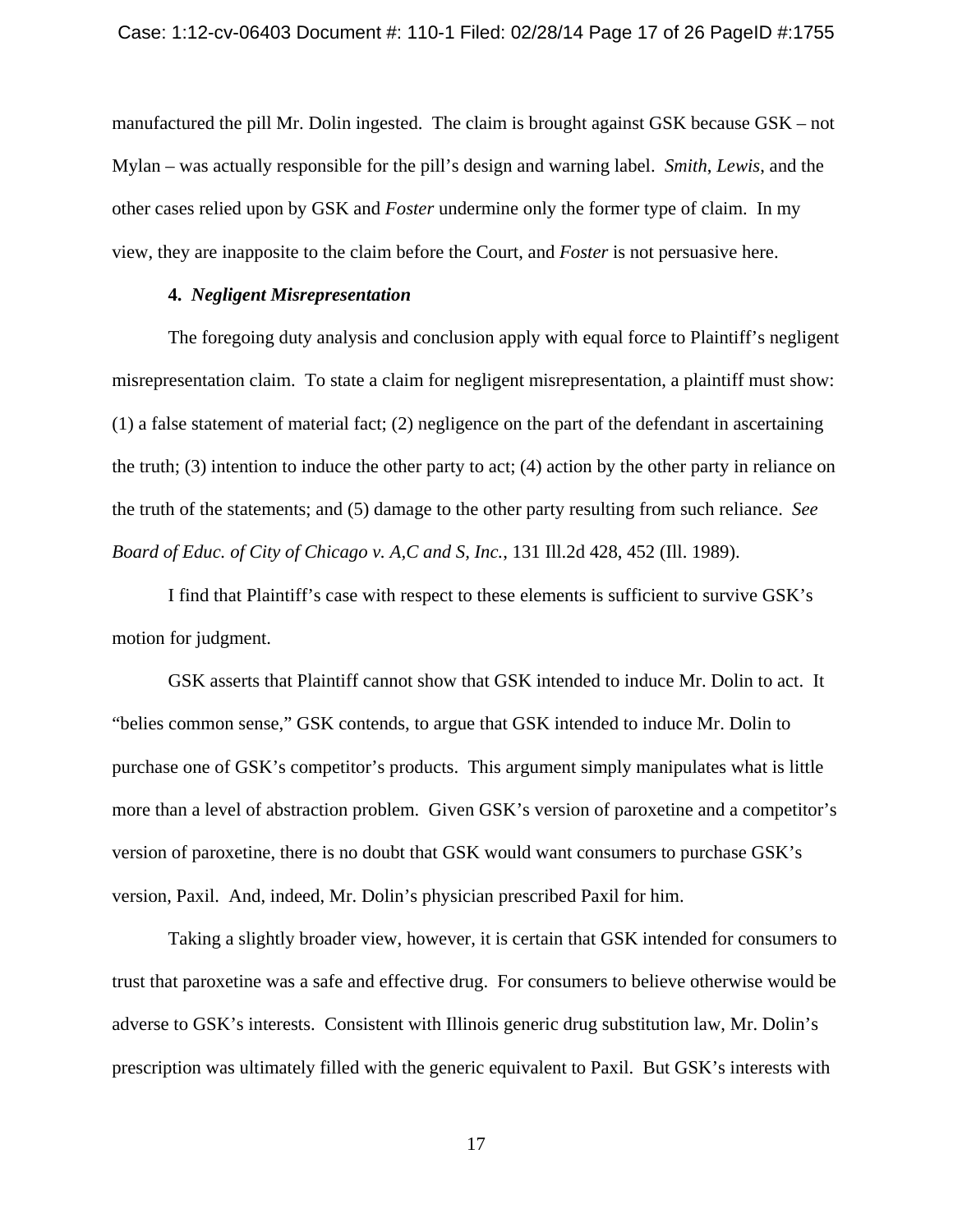respect to general public acceptance of the safety of all paroxetine is, in my view, sufficient to undermine GSK's argument that they did not intend to induce Mr. Dolin to act.

 GSK next argues that Plaintiff cannot satisfy the reliance requirement because Plaintiff alleges that misrepresentations were made only to Mr. Dolin's physician and not directly to Mr. Dolin. This turns principles undergirding the learned intermediary doctrine on their head. First, the complaint does allege that GSK's misrepresentations were made to Mr. Dolin. Complaint ¶124. But it is in any event clear that GSK knew the information would be used and relied upon by physicians, and that the expertise of these learned intermediaries would then be relied upon by patients. Unsurprisingly, that is what is alleged to have happened here. *Cf. Quinn v. McGraw-Hill Companies, Inc.*, 168 F.3d 331, 335 (7th Cir. 1999); *Smith v. Boehringer Ingelheim Pharmaceuticals, Inc.*, 886 F.Supp.2d 911, 927-28 (S.D.Ill. 2012).

 GSK urges essentially the same arguments in opposition to Plaintiff's fraud-based claims.<sup>9</sup> They are similarly lacking in merit. The complaint demonstrates genuine issues of material fact in connection with these claims as well, and it is sufficient to withstand GSK's summary judgment motion.

## **D. Plaintiff's Product Liability Claims**

 A product liability claim may be brought under a theory of negligence, or a theory of strict liability. *Blue v. Environmental Engineering, Inc.*, 215 Ill.2d 78, 89 (Ill. 2005). "Illinois cases considering a cause of action for defective products liability sounding in negligence rather than strict liability are rare, probably because it appears to plaintiffs that it is easier to prove the strict liability count." *Id*. at 95 (noting that this is certainly true when speaking of a manufacturing defect, but that a design defect claim is more akin to a negligence claim).

For a plaintiff to prevail under either theory, the product must be shown to be

 $\overline{a}$ 

<sup>&</sup>lt;sup>9</sup> See note 6 and accompanying text.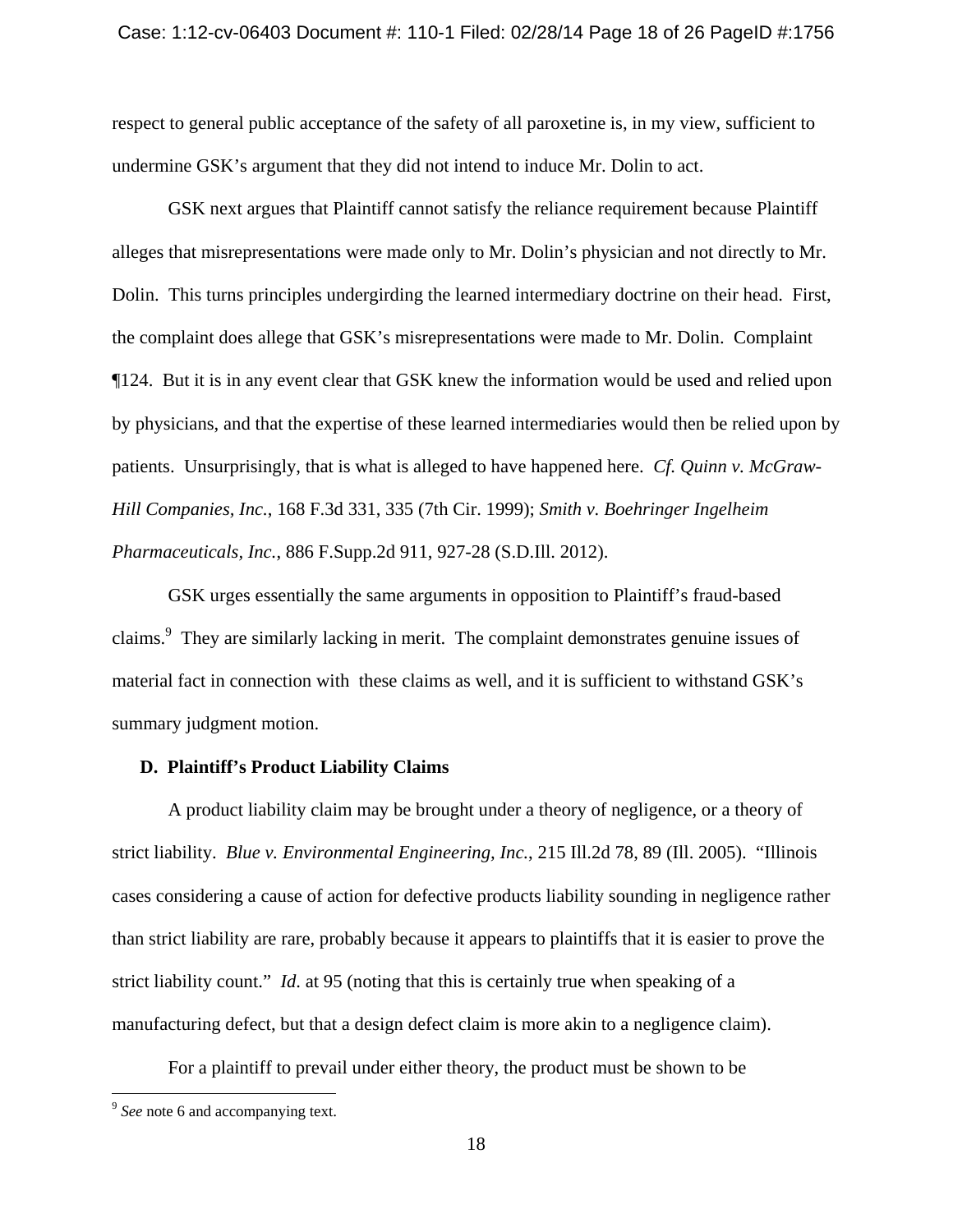unreasonably dangerous. *See Mikolajczyk v. Ford Motor Co.*, 231 Ill.2d 516, 525 (Ill. 2008) (as to strict liability); *Calles v. Scripto-Tokai Corp.*, 224 Ill.2d 247, 270-71 (Ill. 2007) (as to negligence). Generally, there are three ways a product alleged to have caused injury may be found to be defective and thus unreasonably dangerous. The product may contain a manufacturing defect, it may be defective in design, or it may be rendered defective due to inadequate instructions or warnings. *Blue*, 215 Ill.2d at 93.

 Whether a product is defective is ordinarily a question of fact for the jury to decide. *Korando v. Uniroyal Goodrich Tire Co.*, 159 Ill.2d 335, 344 (Ill. 1994). Here, Plaintiff asserts that the pill ingested by Mr. Dolin was defective by virtue of its design and by virtue of an inadequate warning label.

# **1.** *Products Liability – Negligence Theory*

 In Illinois, a product liability action asserting a claim that is based on negligence falls within the framework of common law negligence. *Calles*, 224 Ill.2d at 270. One might then ask what work is done by distinguishing a given common law negligence claim as a "product" liability claim based on negligence." In my view, recognizing the distinction contributes little to the analysis.

 The only material difference appears to be that the duty analysis in a "product liability claim based on negligence" is short-circuited with a presumption. That is, it is presumed that a "manufacturer has a non-delegable duty to design reasonably safe products." *Id*.

 This "product liability based" understanding of duty presents something of an awkward fit for Plaintiff here. As GSK emphasizes, it is the "manufacturer" that owes a duty to design reasonably safe products. And GSK did not manufacture the pill that Mr. Dolin ingested. This apparent tension could be reconciled by adopting a more expansive understanding of what it is to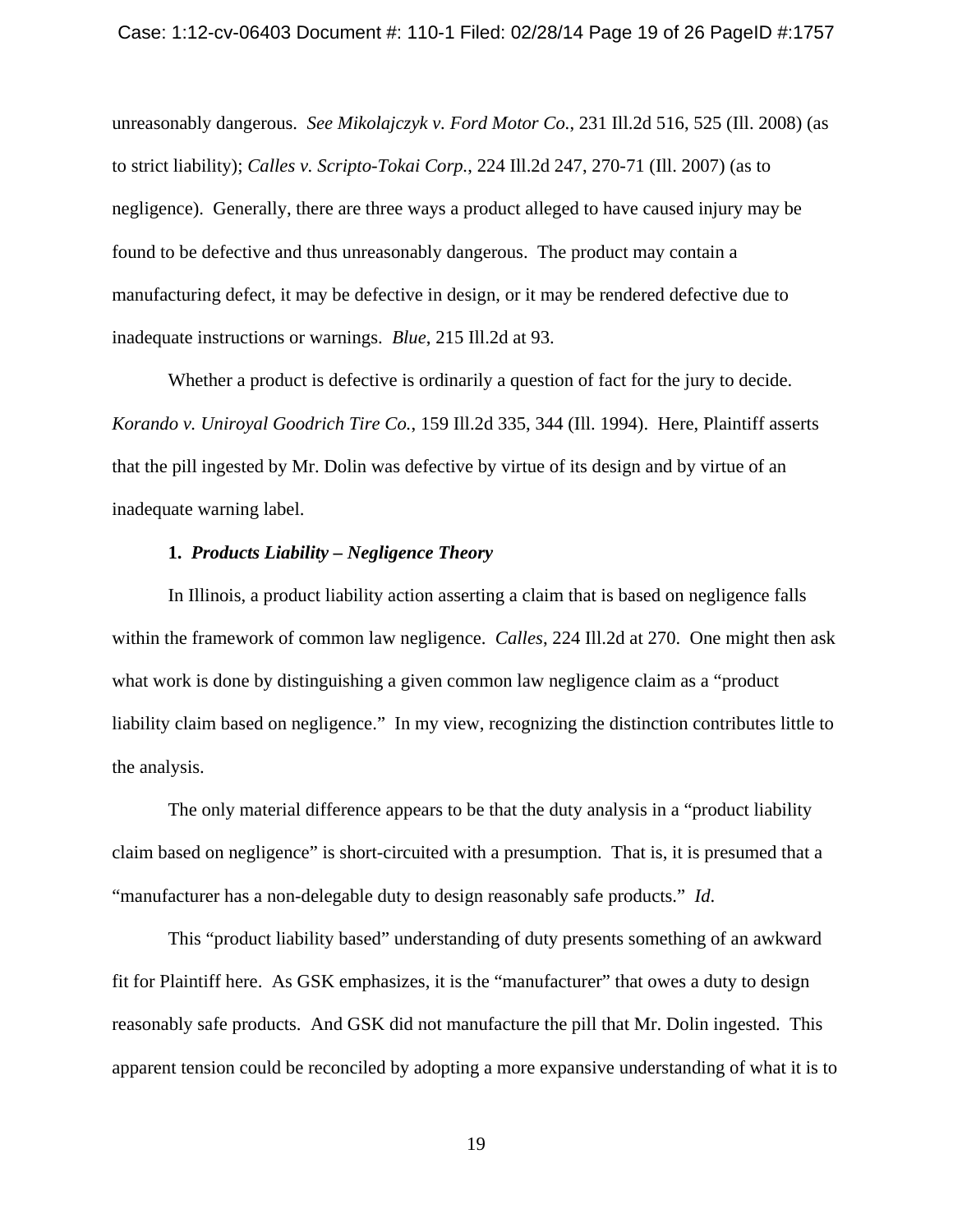be a "manufacturer" for purposes of the duty analysis.<sup>10</sup> In my view, however, the more sensible analysis simply concludes that such claims exist outside of the product liability framework.<sup>11</sup>

 In any event, the practical impact of this distinction on the viability of Plaintiff's negligence claim is minimal. Whether it is understood to be inside or outside the rubric of products liability, the claim and analysis still fall within the framework of common law negligence, and the same elements must be pled and proved. *See Calles*, 224 Ill.2d at 270. The only difference is that, understood as a claim outside the rubric of products liability, Plaintiff must actually contend with the duty element, rather than benefit from the presumed duty manufacturers owe to consumers of their products.<sup>12</sup>

 As discussed in section I.C.2, *supra*, I find that, under the complaint's allegations, GSK did indeed owe a duty of care to Plaintiff. This conclusion arises from a duty analysis under Illinois common law. With respect to Plaintiff's negligence claims, then, whether GSK is a "manufacturer" in the context of this case and for purposes of the duty owed by manufacturers to design reasonably safe products is immaterial. So too is any effort to distinguish Plaintiff's common law negligence claims as product liability claims, insofar as they are product liability claims brought on a theory of negligence.

# **2.** *Product Liability – Strict Liability Theory*

 Plaintiff's product liability claims brought under a theory of strict liability encounter greater obstacles. Under a strict liability theory, a plaintiff may prevail on a product liability claim without showing fault on the part of the defendant. *See Calles*, 224 Ill.2d at 270. In the absence of the burden to show fault however, a strict product liability claim must satisfy other criteria.

 $\overline{a}$ 

<sup>10</sup> *See* section I.D.2, *infra*. 11 *See* sections I.C.1, *supra*. 12 *See* section I.C.2, *supra*.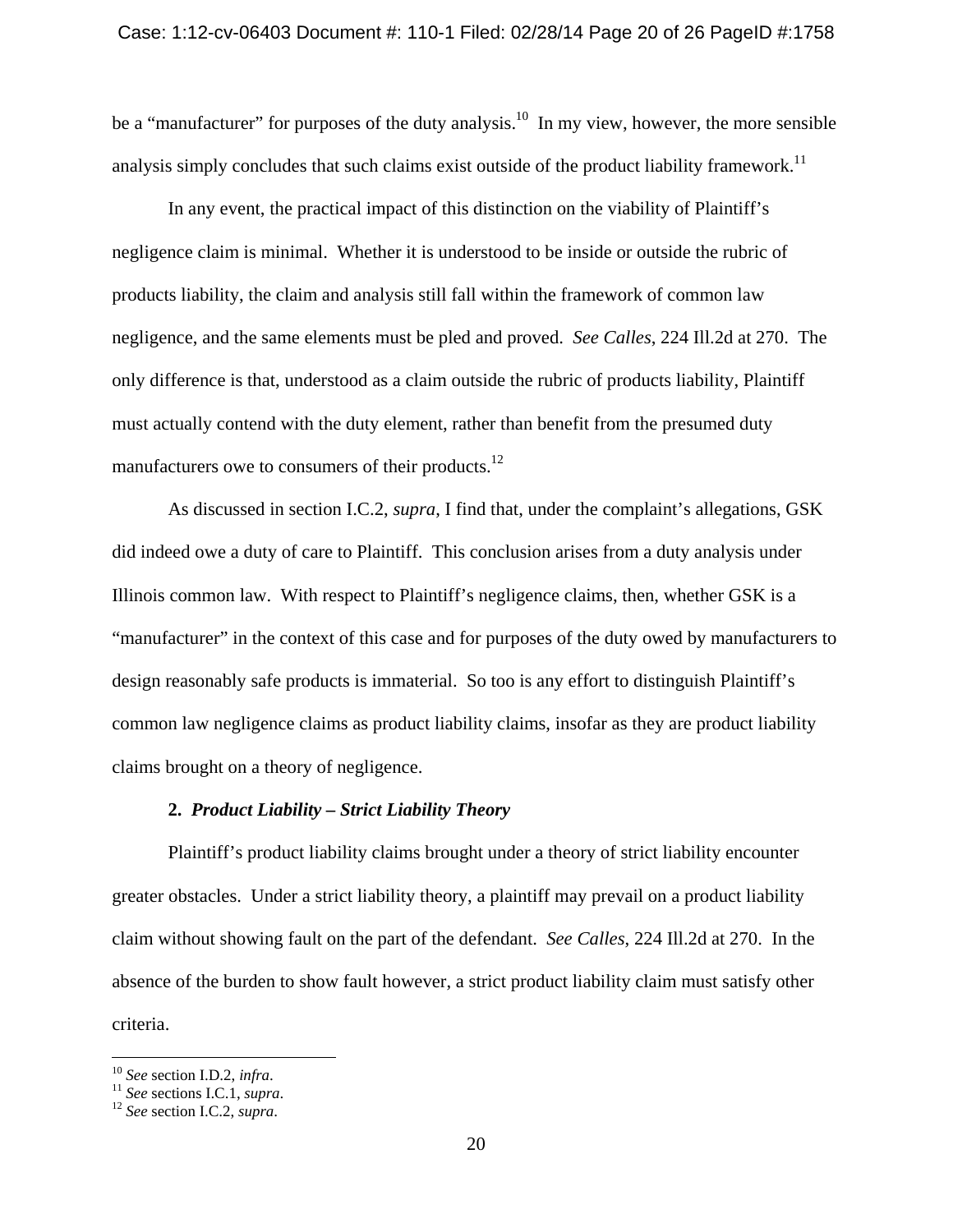To recover in a product liability action under strict liability in Illinois, a plaintiff must plead and prove that the injury complained of resulted from a condition of the product, that the condition was unreasonably dangerous, and that it existed at the time the product left the manufacturer's control. *Mikolajczyk v. Ford Motor Co.*, 231 Ill.2d 516, 525 (Ill. 2008). Strict liability for injuries resulting from a defective product may be found against persons in the "distributive chain," including manufacturers, suppliers, distributors, wholesalers and retailers. *See Hammond v. North American Asbestos Corp.*, 97 Ill.2d 195, 206 (Ill. 1983).

 Again, a product may be found to be defective and thus unreasonably dangerous by virtue of a manufacturing defect, a design defect, or an inadequate warning. Under the Hatch-Waxman Act, however, the company responsible for a given product's design and warning is not necessarily the manufacturer and does not necessarily fall anywhere within the distributive chain.<sup>13</sup>

 And there lies the difficulty for this plaintiff and others similarly situated. A theory of product liability law that holds strictly liable only manufacturers and companies within the product's distributive chain cannot easily accommodate a regulatory scheme that severs the responsibility for manufacturing and distributing the product from the responsibility for its design and attendant warning, assigning the former to one company, and the latter to another.

 Under the Act, whether Mr. Dolin ingested a generic version of paroxetine or the namebrand version of paroxetine, GSK had control over its design and warning. And yet GSK only manufactured, and under Illinois product liability law apparently can only be held strictly liable for, the name-brand version.

 In an effort to reconcile this inherent tension a court might simply adopt a more expansive view of product liability law. For example, and as Plaintiff urges, one might conceive

<u>.</u>

<sup>13</sup> *See* section I.B, *supra*.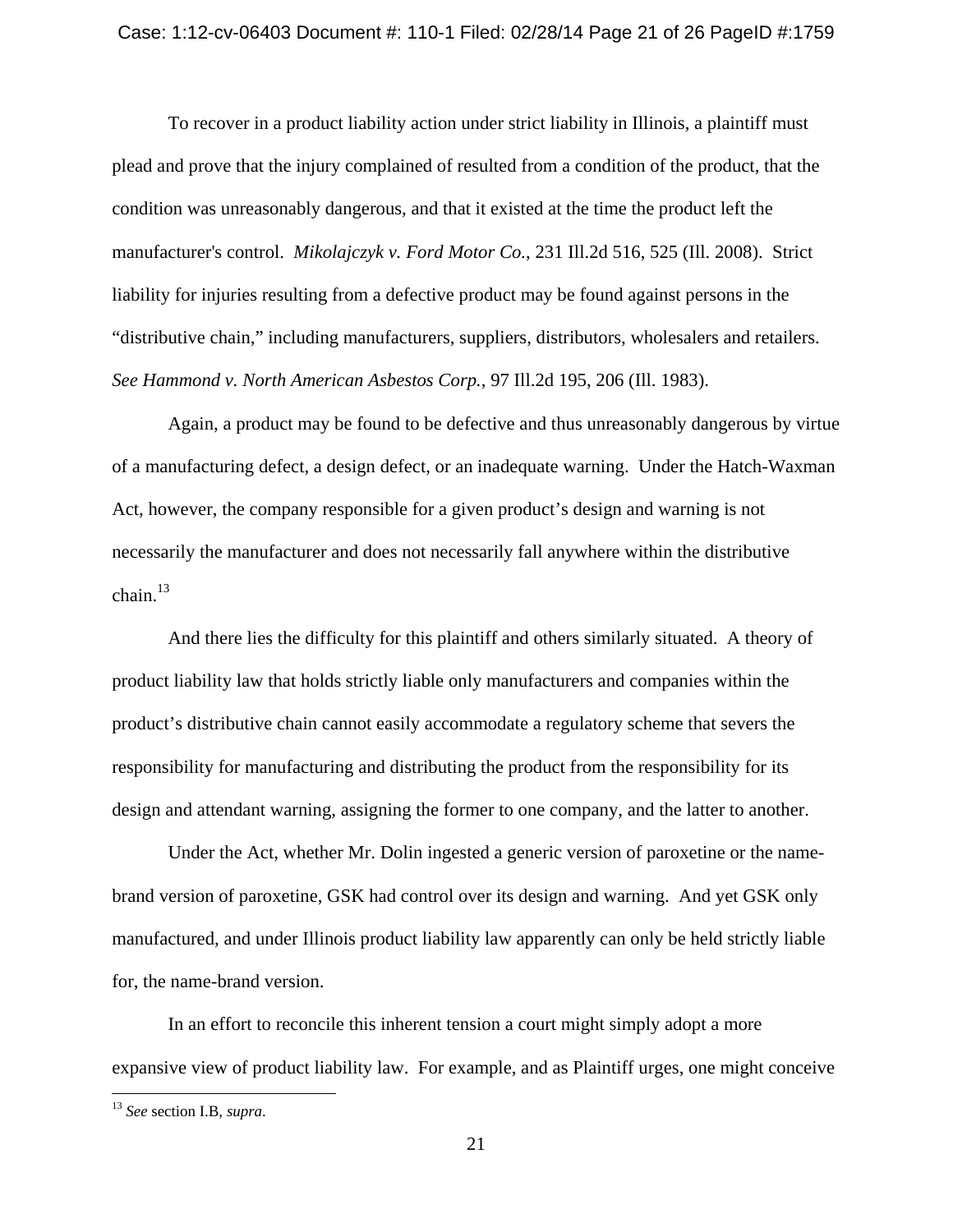of the drug's design or its warning label as the "product" that is actually at issue here. Such an understanding would put GSK in the chain of production, regardless of which version of paroxetine Mr. Dolin actually consumed. In my view, however, clear policy concerns undergirding the doctrine of strict product liability counsel against so expansive an understanding of the law.

 Strict product liability acknowledges that products will sometimes cause injury, even in the absence of fault. Holding manufacturers and others in the chain of distribution liable for these faultless injuries reflects a policy decision to burden sellers, rather than consumers, with this risk.

[P]ublic policy demands that the burden of accidental injuries caused by products intended for consumption be placed upon those who market them, and be treated as a cost of production against which liability insurance can be obtained; and that the consumer of such products is entitled to the maximum of protection at the hands of someone, and the proper persons to afford it are those who market the products.

Restatement (Second) of Torts § 402A, Comment *c* (1965).

 In the case of prescription drugs, when a brand-name manufacturer's patent expires, and another company begins manufacturing a generic version of the drug, the availability and use of the drug generally will expand dramatically. Indeed, this was one of the Hatch-Waxman Act's principal aims. To the extent use of the drug comes with a risk of injury, however, this increase in use comes with a correlative increase in exposure to that risk.

 But to hold a name-brand manufacturer strictly liable for injuries caused by a drug's defective design or warning when a *generic* version of the drug is purchased and ingested is not to treat the injury "as a cost of production," or to allocate the cost to "those who market the products." *See* Restatement (Second) of Torts § 402A, Comment *c* (1965). The name-brand manufacturer is outside the chain of distribution and does not benefit from the sale of the generic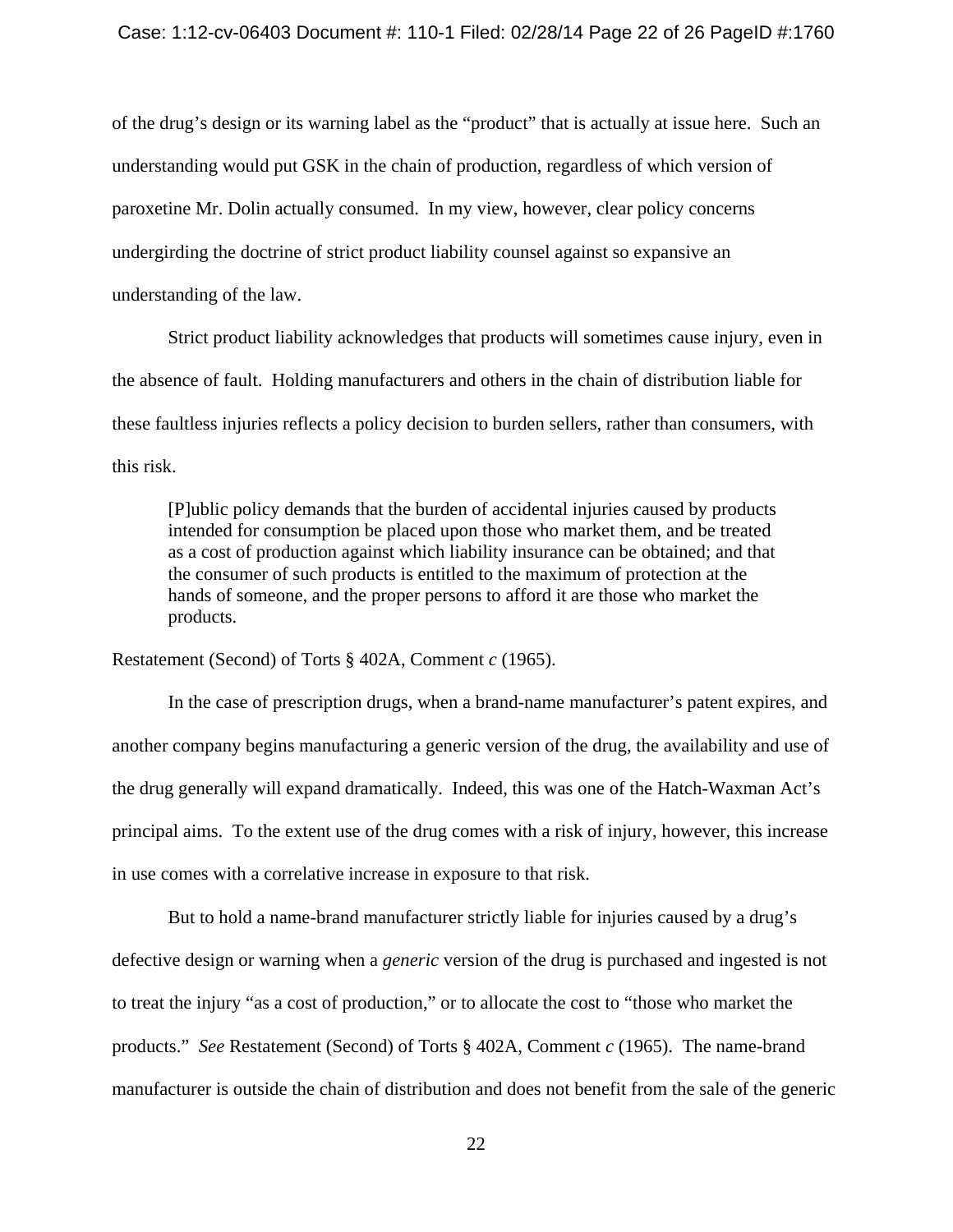#### Case: 1:12-cv-06403 Document #: 110-1 Filed: 02/28/14 Page 23 of 26 PageID #:1761

version of the drug. To hold the name-brand manufacturer liable for injuries caused by a defective design or warning when a generic version of the drug was ingested is to treat the injuries as a cost of production of the *name-brand* version of the drug.

 To be sure, a name-brand manufacturer could account for this cost by raising the price it charges for the name-brand drug. And it is also reasonable to note, as does Plaintiff, that Hatch-Waxman compensates name-brand manufacturers for the mandated sharing of their designs and warning labels with competitors in the form of a more lengthy period of government-protected monopoly control over their products. But these points do not persuade me that holding a namebrand manufacturer strictly liable for an injury resulting from contact with a generic version of the drug is consistent with the policies underlying strict liability theory.

 First, a quite substantial portion of name-brand sales naturally occurs prior to the expiration of the name-brand manufacturer's patent protection – that is, before a generic manufacturer has even entered the market. Raising prices in an effort to account for the total cost of injuries that will result when unknown future generic manufacturers enter the market and bring an unknown and possibly incalculable increase in the drug's availability and use hardly seems plausible.

 Second, and in any event, strict product liability theory anticipates that, as increasing sales increase a manufacturer's exposure to the risk that the use of its product will actually lead to injury, there will be a proportionate increase in earnings over which to spread the cost of those injuries. The rationale for holding manufacturers responsible for the cost of accidental injuries caused by their products is that those who market the products are the "proper persons to afford it." Here, the name-brand manufacturer sees no proportionate increase in earnings commensurate with the increased risk exposure. In my view, to hold a name-brand manufacturer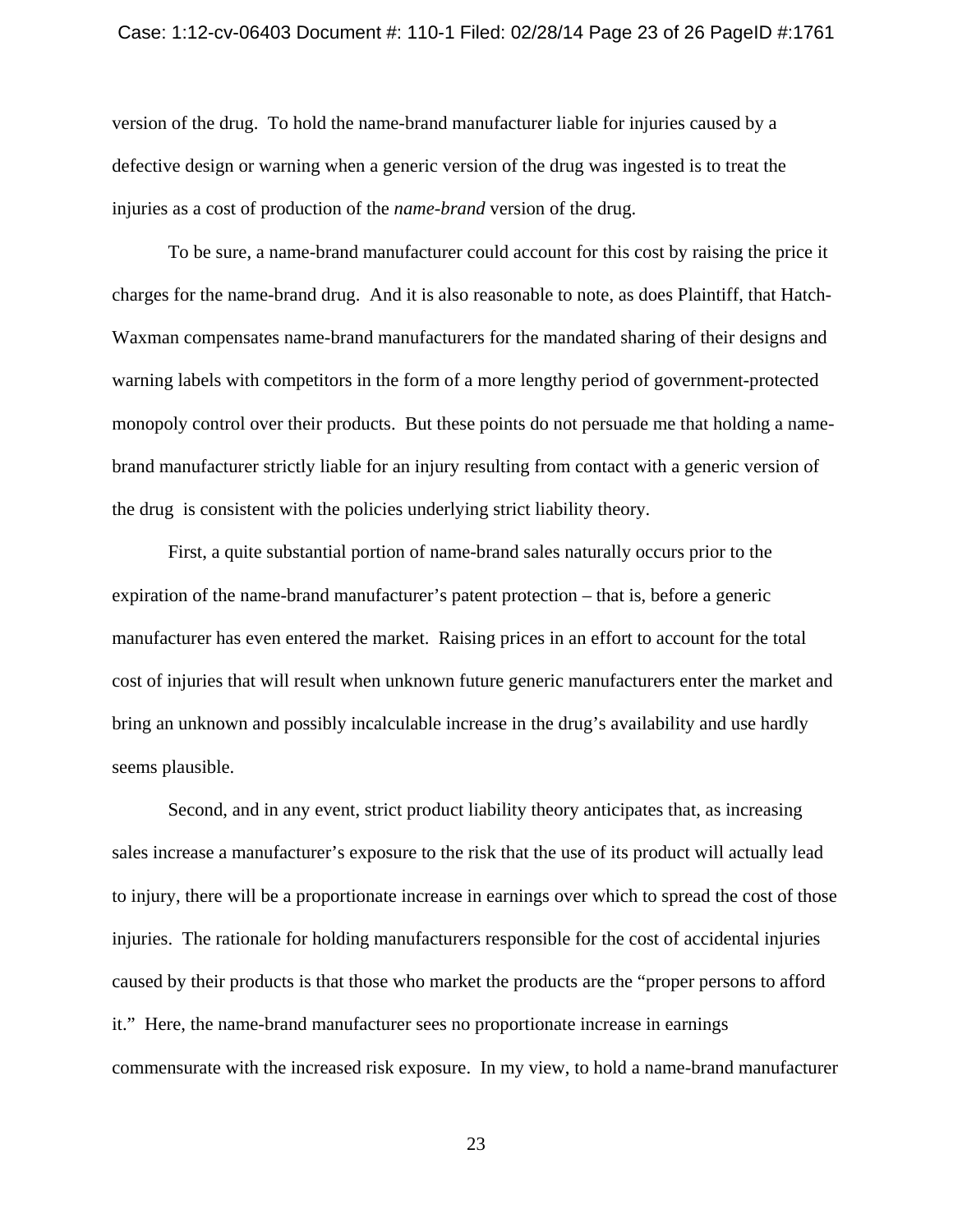strictly liable under such circumstances is at odds with policy underlying strict liability theory.

 This reasoning does not hold where a name-brand manufacturer is found, not strictly liable, but liable for negligence. An injury (or at least liability for an injury) that occurs due to negligence can be avoided simply by satisfying one's duty of care. Significantly, this is so without regard to whether the name-brand or generic version of the drug was consumed. Where a company's negligence in connection with a product causes injury, it may naturally be held liable for having caused that injury. Where there is no fault, however, the public policy rationale that justifies burdening the seller with the cost of injury rather than the consumer does not merit placing liability on an entity whose benefit from the sale is so remote, and whose ability to account for the cost is so limited.

## **II. MYLAN's MOTION TO DISMISS**

 On June 24, 2013 the United States Supreme Court issued its decision in *Mutual Pharmaceutical Co., Inc. v. Bartlett*, 133 S.Ct. 2466 (2013), a case which appears to control the claim Plaintiff has brought against Mylan, the company that manufactured the generic paroxetine that Mr. Dolin actually ingested. In *Bartlett*, the Court held that state-law design-defect claims that turn on the adequacy of a drug's warnings are pre-empted by federal law under *Mensing*. *Bartlett*, 133 S.Ct. at 2471. In light of the Court's holdings in *Bartlett* and *Mensing*, Plaintiff now concedes that her claims against Mylan alleging that Mylan failed to make proper warnings or to make design changes are preempted by federal law and must fail.

 Plaintiff maintains, however, that her claim that Mylan breached its duty by failing to issue "Dear Doctor" letters to physicians with updates as to the "true" nature of the risks associated with paroxetine remains viable. I disagree.

It is true that, consistent with *Mensing*, generic manufacturers are permitted to send such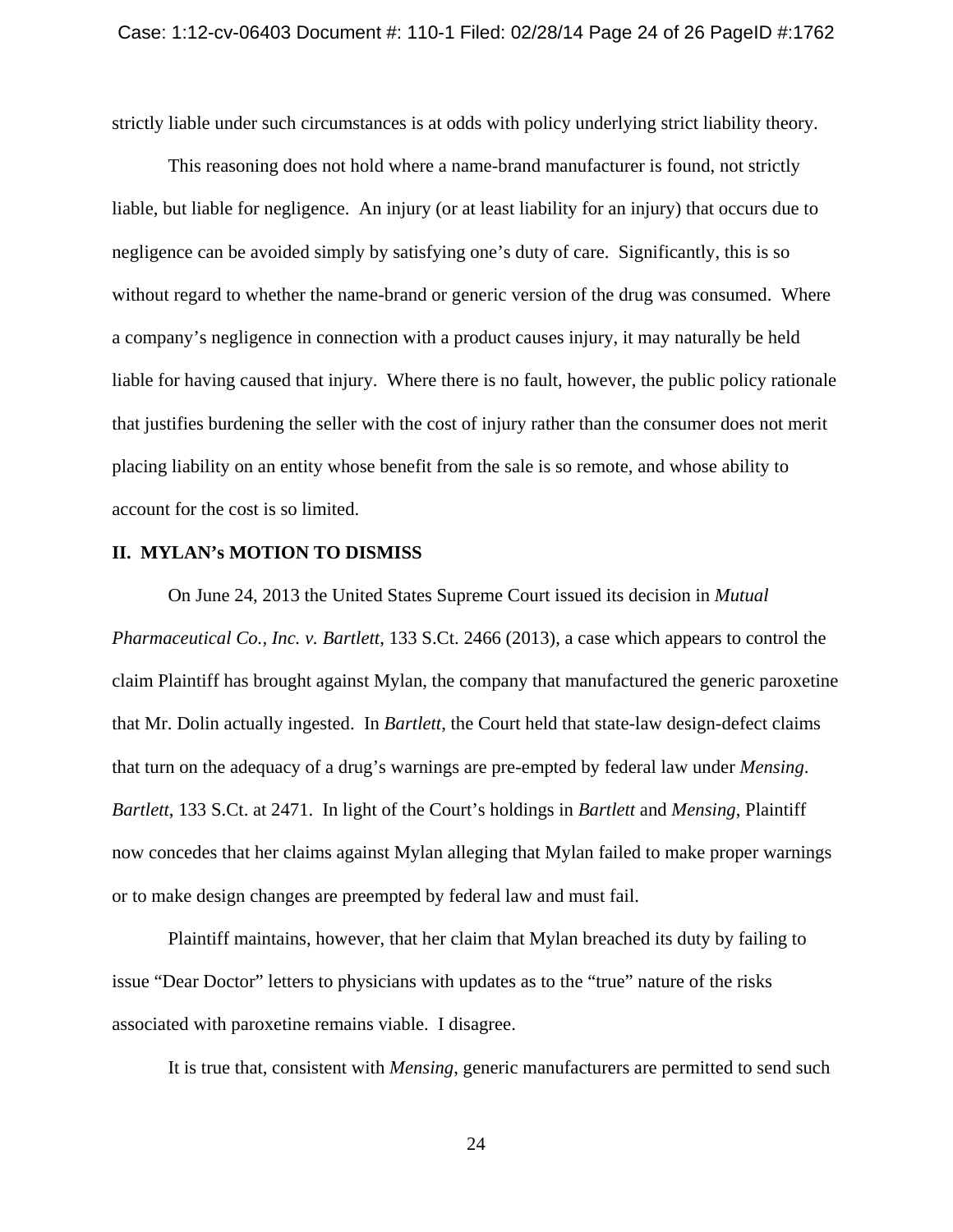#### Case: 1:12-cv-06403 Document #: 110-1 Filed: 02/28/14 Page 25 of 26 PageID #:1763

letters to physicians containing important information about drugs, so long as the content of the letters is "consistent with and not contrary to" the drug's approved labeling. *PLIVA*, 131 S.Ct. at 2576. Plaintiff argues that the "Dear Doctor" letter she would have had Mylan send would satisfy *Mensing*, but I do not see how that could be true.

 Plaintiff alleges that Mylan knew that paroxetine's post-2007 label did not include any warning of the risk of adult suicidality, and further alleges that Mylan knew it should have contained such a warning. Plaintiff asserts that Mylan should have sent letters to physicians "indicating that paroxetine's adult suicidal behavior risk was higher than the class-wide risk contained in the label."

 But Plaintiff does not explain (and I do not see) why such a letter would not be inconsistent with and contrary to paroxetine's approved warning label. The message Plaintiff seeks to have had communicated is that paroxetine's approved warning label was inaccurate and misleading: "contrary" to the approved label, there is indeed an increased risk of suicidality for adults. These "Dear Doctor" letters are considered "labeling" under FDA regulations, and Mylan, as a generic manufacturer, was prohibited from making any such labeling changes by the FDA. *See PLIVA*, 131 S.Ct. at 2576. A claim that would have a generic defendant make such changes is thus preempted by federal law. *See Bartlett*, 133 S.Ct. at 2466; *PLIVA*, 131 S.Ct. at 2576.

### **CONCLUSION**

 For the foregoing reasons, defendant GSK's motion for summary judgment is granted as to Plaintiff's claim arising under strict liability. GSK's motion for summary judgment is denied as to the remainder of Plaintiff's claims. Mylan's motion to dismiss is granted.